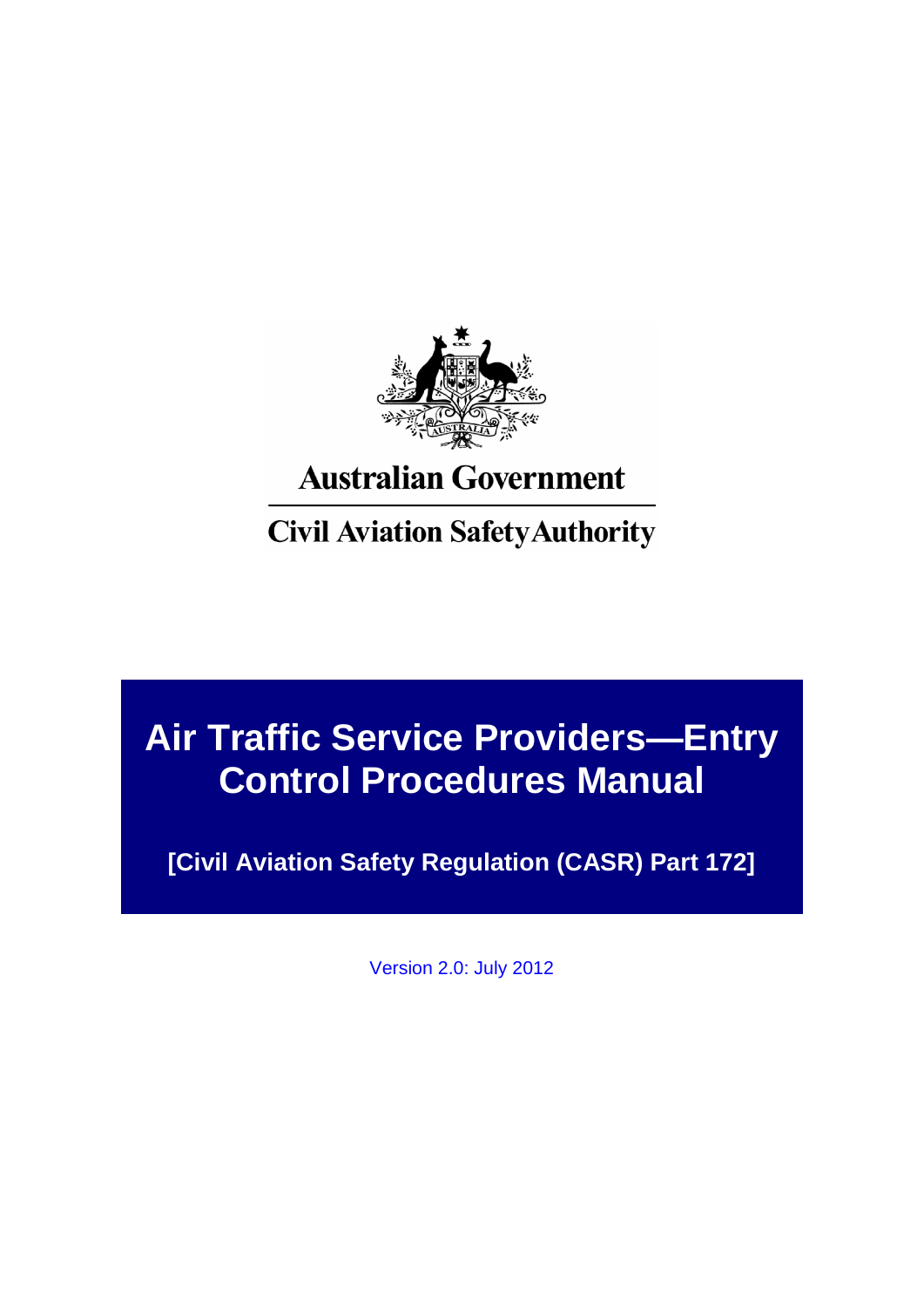This is an internal CASA policy manual. It contains guidance material intended to assist CASA officers and delegates in carrying out their regulatory responsibilities and may be made available to the public for information purposes only.

Since this is an uncontrolled version of the manual which will not be updated by CASA, it should not be relied upon for any regulatory purpose. The current manual can be viewed at any time via CASA's website at ["www.casa.gov.au"](file:///C:/Users/bailey_a/AppData/Local/Temp/Temp2_atsp_1.1_DocArchive.ZIP/atsp_1.1_DocArchive/docs/www.casa.gov.au).

You should always refer to the applicable provisions of the Civil Aviation Act, Civil Aviation Regulations and the Civil Aviation Orders, rather than this manual, to ascertain the requirements of, and the obligations imposed by or under, the civil aviation legislation.

**Version 2.0: July 2012**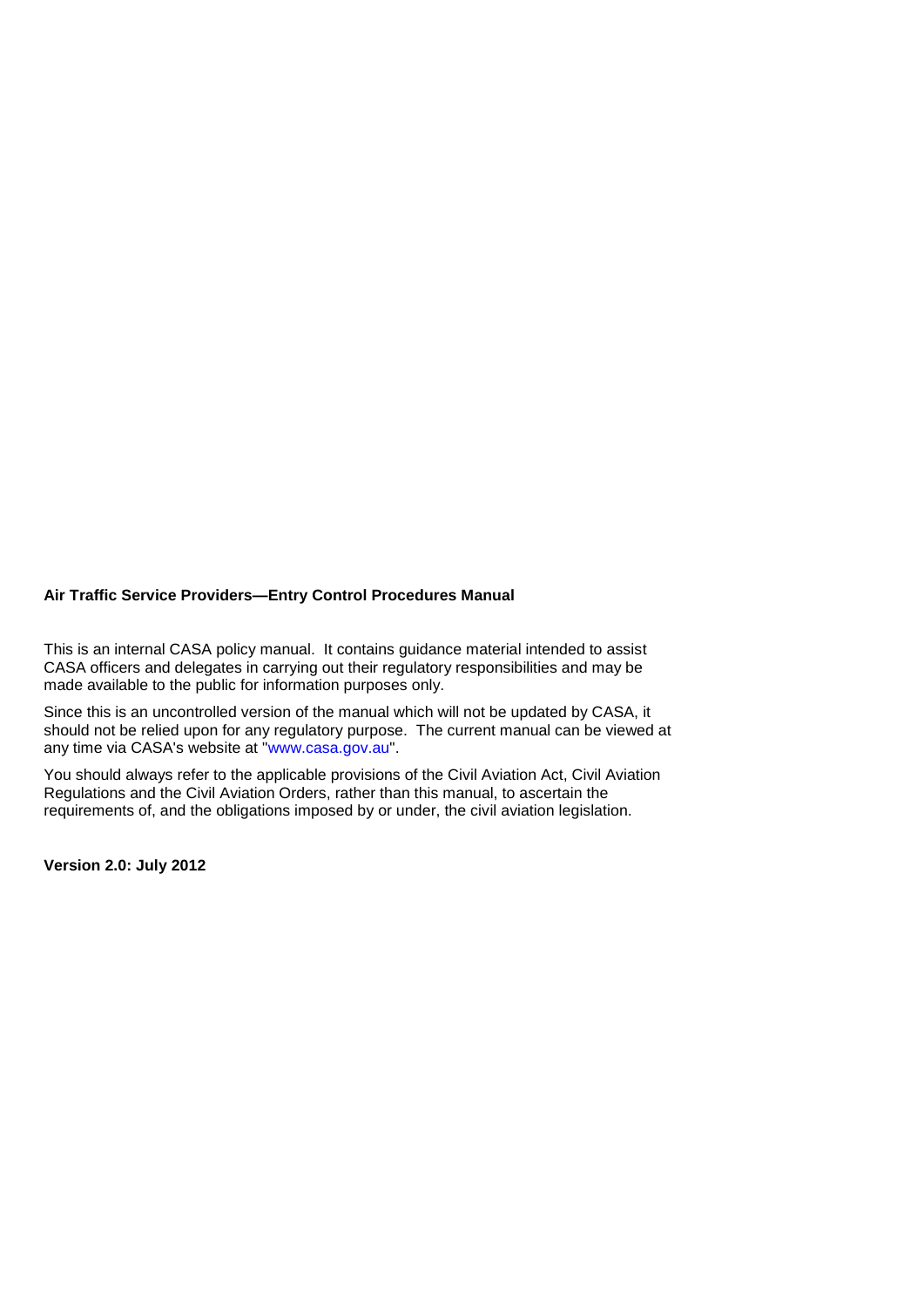## **Air Traffic Service Providers—Entry Control Procedures Manual Table of Contents**

**Approved by Executive Manager, Aviation Regulatory Services Division Version 2.0: July 2012**

# <span id="page-2-0"></span>i

|    | 1.1 |       |                                                                            |  |  |  |  |
|----|-----|-------|----------------------------------------------------------------------------|--|--|--|--|
|    | 1.2 |       |                                                                            |  |  |  |  |
|    | 1.3 |       |                                                                            |  |  |  |  |
|    | 1.4 |       |                                                                            |  |  |  |  |
|    | 1.5 |       |                                                                            |  |  |  |  |
|    |     | 1.5.1 |                                                                            |  |  |  |  |
|    |     | 1.5.2 |                                                                            |  |  |  |  |
|    |     | 1.5.3 | Subpart C-Requirements to be Complied with by ATS Providers  1-3           |  |  |  |  |
|    |     | 1.5.4 |                                                                            |  |  |  |  |
|    |     | 1.5.5 |                                                                            |  |  |  |  |
|    |     | 1.5.6 |                                                                            |  |  |  |  |
|    |     | 1.5.7 |                                                                            |  |  |  |  |
|    | 1.6 |       |                                                                            |  |  |  |  |
|    |     | 1.6.1 |                                                                            |  |  |  |  |
|    |     | 1.6.2 | Regulatory Standards and Procedures for the Provision of ATS 1-5           |  |  |  |  |
|    |     | 1.6.3 |                                                                            |  |  |  |  |
|    |     | 1.6.4 |                                                                            |  |  |  |  |
| 2. |     |       |                                                                            |  |  |  |  |
|    | 2.1 |       |                                                                            |  |  |  |  |
|    | 2.2 |       | Initial Enquiries Regarding Application and Approval of ATS Providers  2-2 |  |  |  |  |
|    |     | 2.2.1 |                                                                            |  |  |  |  |
|    |     | 2.2.2 |                                                                            |  |  |  |  |
|    |     | 2.2.3 |                                                                            |  |  |  |  |
|    |     | 2.2.4 |                                                                            |  |  |  |  |
|    |     | 2.2.5 |                                                                            |  |  |  |  |
|    |     | 2.2.6 |                                                                            |  |  |  |  |
|    |     | 2.2.7 |                                                                            |  |  |  |  |
|    | 2.3 |       |                                                                            |  |  |  |  |
|    |     | 2.3.1 | On Receipt of a Written Request Form from an Applicant 2-4                 |  |  |  |  |
|    |     | 2.3.2 |                                                                            |  |  |  |  |
|    |     | 2.3.3 |                                                                            |  |  |  |  |

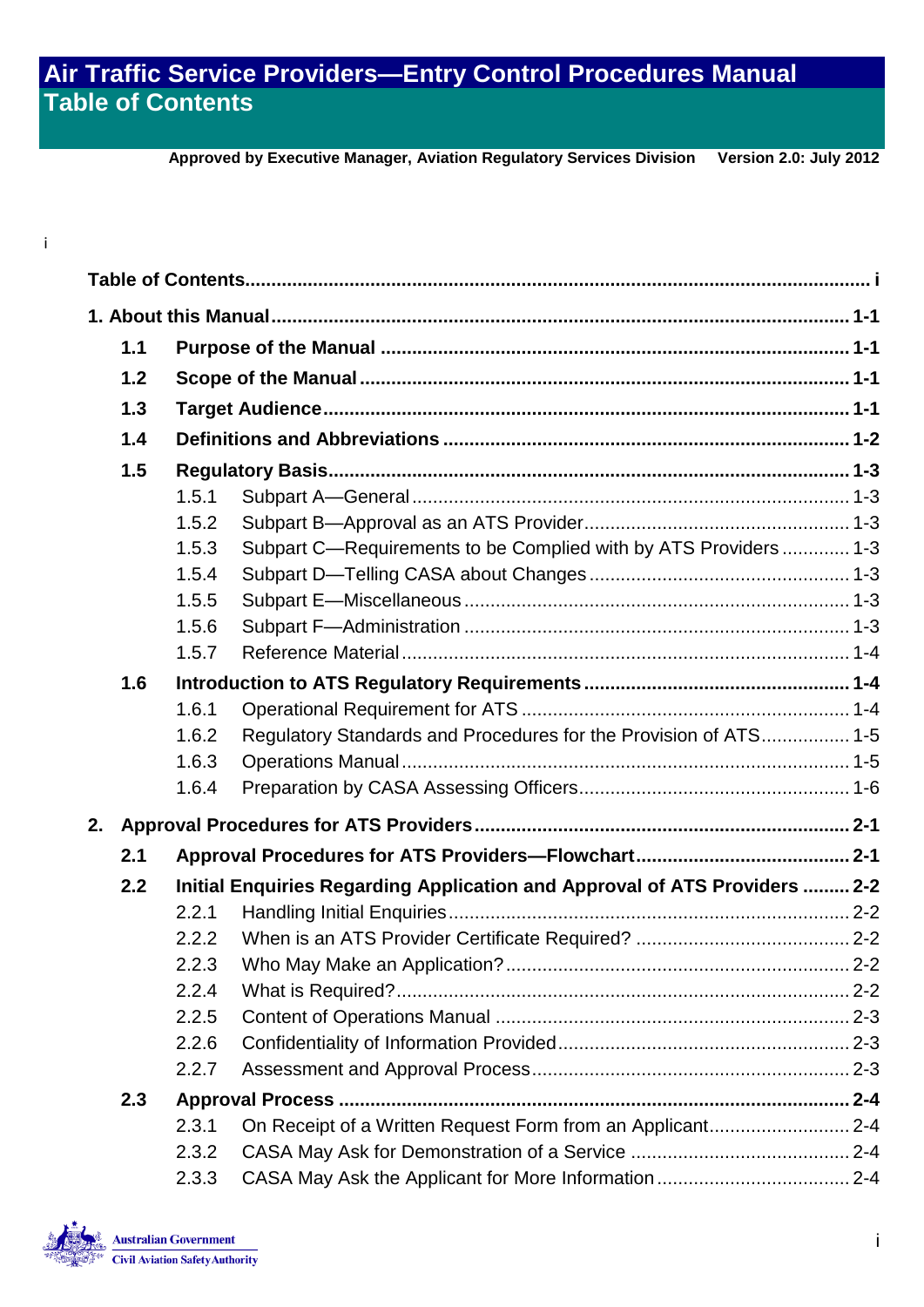## **Air Traffic Service Providers—Entry Control Procedures Manual Table of Contents**

|    |      |                                                          | Approved by Executive Manager, Aviation Regulatory Services Division Version 2.0: July 2012 |  |  |  |  |
|----|------|----------------------------------------------------------|---------------------------------------------------------------------------------------------|--|--|--|--|
|    |      | 2.3.4                                                    |                                                                                             |  |  |  |  |
|    |      | 2.3.5                                                    |                                                                                             |  |  |  |  |
|    | 2.4  |                                                          |                                                                                             |  |  |  |  |
|    |      | 2.4.1                                                    |                                                                                             |  |  |  |  |
|    |      | 2.4.2                                                    |                                                                                             |  |  |  |  |
|    |      | 2.4.3                                                    | Issue of a Certificate Cannot be Refused if CASA is Satisfied 2-6                           |  |  |  |  |
|    |      | 2.4.4                                                    |                                                                                             |  |  |  |  |
|    |      | 2.4.5                                                    |                                                                                             |  |  |  |  |
|    | 2.5  |                                                          |                                                                                             |  |  |  |  |
|    |      | 2.5.1                                                    |                                                                                             |  |  |  |  |
|    | 2.6  |                                                          |                                                                                             |  |  |  |  |
|    | 2.7  |                                                          |                                                                                             |  |  |  |  |
|    |      | 2.7.1                                                    | Replacement Certificate and Imposing and Varying Conditions on a                            |  |  |  |  |
| 3. |      |                                                          |                                                                                             |  |  |  |  |
|    | 3.1  |                                                          |                                                                                             |  |  |  |  |
|    |      | 3.1.1                                                    |                                                                                             |  |  |  |  |
|    |      | 3.1.2                                                    |                                                                                             |  |  |  |  |
|    | 3.2  |                                                          |                                                                                             |  |  |  |  |
|    |      | 3.2.1                                                    |                                                                                             |  |  |  |  |
|    | 3.3  |                                                          |                                                                                             |  |  |  |  |
|    |      | 3.3.1                                                    |                                                                                             |  |  |  |  |
|    |      | 3.3.2                                                    |                                                                                             |  |  |  |  |
|    | 3.4  |                                                          |                                                                                             |  |  |  |  |
|    |      | 3.4.1                                                    |                                                                                             |  |  |  |  |
|    |      | 3.4.2                                                    |                                                                                             |  |  |  |  |
|    |      | 3.4.3                                                    |                                                                                             |  |  |  |  |
|    | 3.5  |                                                          |                                                                                             |  |  |  |  |
|    |      | 3.5.1                                                    |                                                                                             |  |  |  |  |
|    |      | 3.5.2                                                    |                                                                                             |  |  |  |  |
|    | 3.6  |                                                          |                                                                                             |  |  |  |  |
|    | 3.7  |                                                          |                                                                                             |  |  |  |  |
|    | 3.8  |                                                          |                                                                                             |  |  |  |  |
|    | 3.9  |                                                          |                                                                                             |  |  |  |  |
|    | 3.10 | Commissioning New Facilities, Equipment and Services 3-7 |                                                                                             |  |  |  |  |

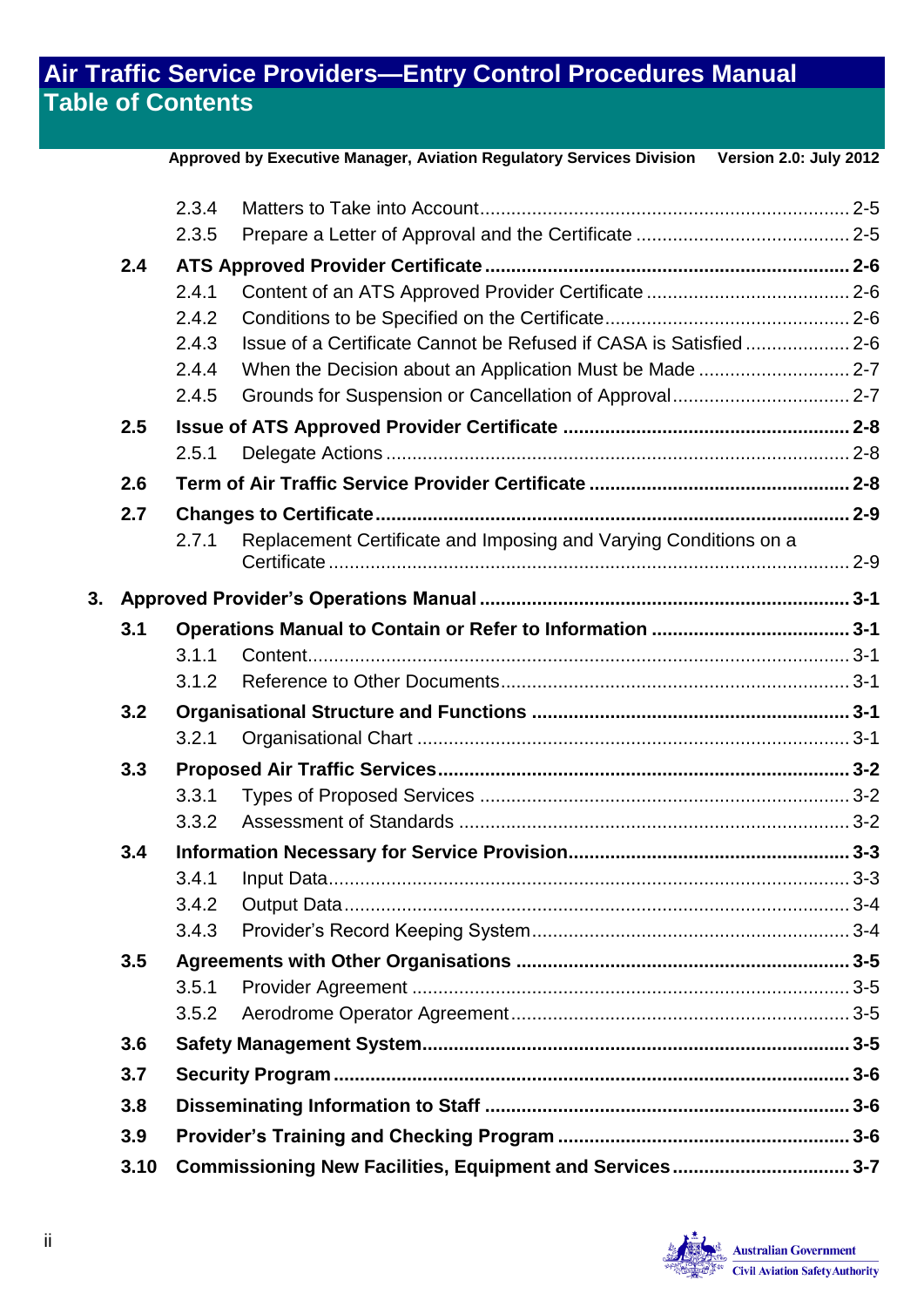## **Air Traffic Service Providers—Entry Control Procedures Manual Table of Contents**

**Approved by Executive Manager, Aviation Regulatory Services Division Version 2.0: July 2012**

|    | 3.11         |                                                                             |  |  |  |  |
|----|--------------|-----------------------------------------------------------------------------|--|--|--|--|
| 4. |              |                                                                             |  |  |  |  |
|    | 4.1          |                                                                             |  |  |  |  |
|    | 4.2          |                                                                             |  |  |  |  |
|    | 4.3          |                                                                             |  |  |  |  |
|    | 4.4          |                                                                             |  |  |  |  |
|    | 4.5          |                                                                             |  |  |  |  |
|    | 4.6          | Conditions of Approval for the Air Traffic Service Provider Certificate 4-6 |  |  |  |  |
|    | 4.7          |                                                                             |  |  |  |  |
|    |              |                                                                             |  |  |  |  |
|    |              |                                                                             |  |  |  |  |
|    |              |                                                                             |  |  |  |  |
|    |              |                                                                             |  |  |  |  |
|    | <b>Forms</b> |                                                                             |  |  |  |  |

#### **Forms**

- **1135 Air Traffic Service Provider — Application**
- **1136 ATS Provider Certification Checklist**

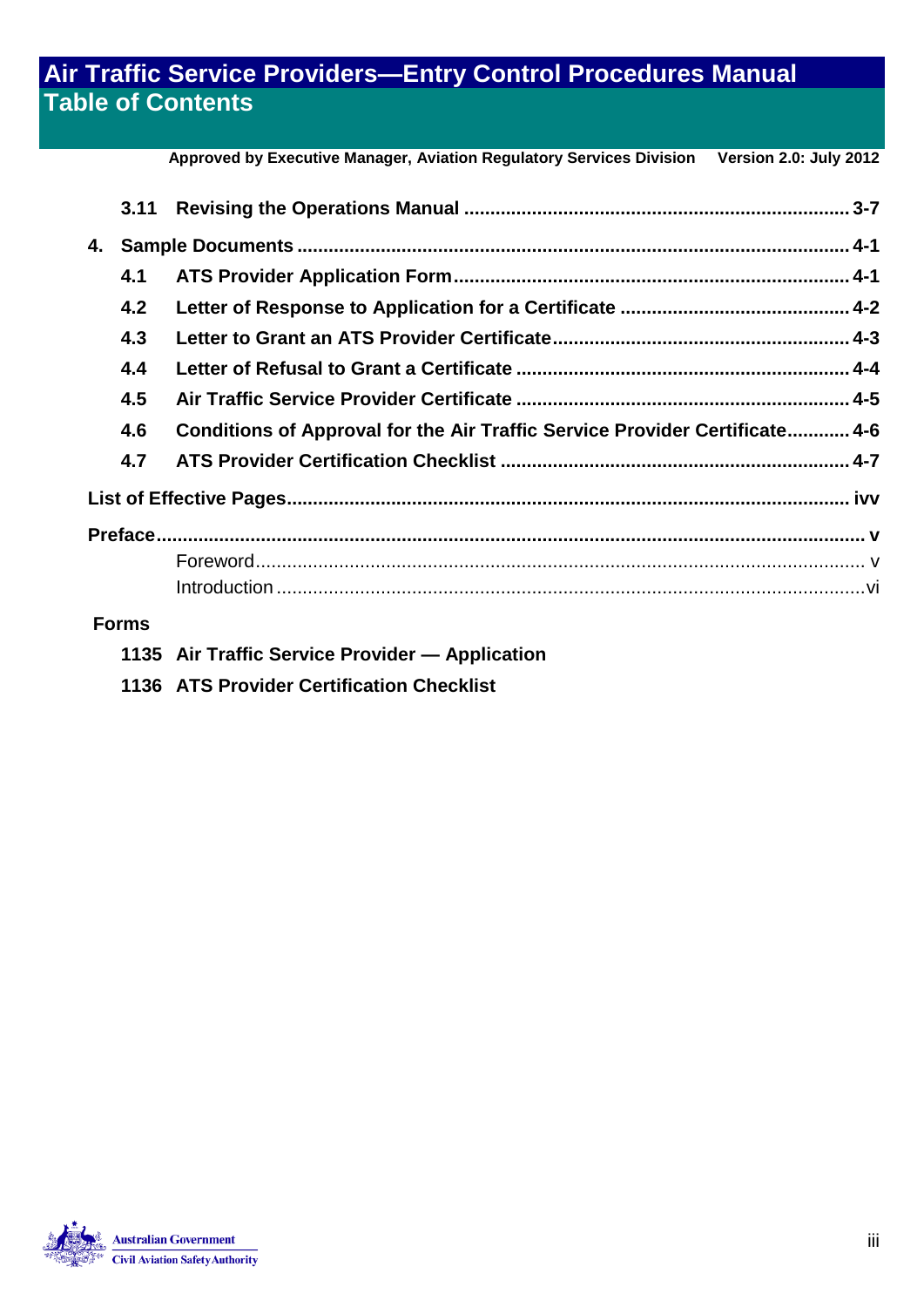## **Air Traffic Service Providers—Entry Control Procedures Manual List of Effective Pages**

## **Approved by Executive Manager, Aviation Regulatory Services Division Version 2.0: July 2012**

<span id="page-5-1"></span><span id="page-5-0"></span>

| <b>Part</b>                                            | No. of<br><b>Pages</b> | <b>Version</b> | Date of<br><b>Issue</b> |
|--------------------------------------------------------|------------------------|----------------|-------------------------|
| Cover and verso                                        | 2                      | 1.1            | Jul 2012                |
| Table of Contents, List of Effective Pages and Preface | 10                     | 1.1            | Jul 2012                |
| <b>About this Manual</b>                               | 6                      | 1.0            | Jul 2012                |
| <b>Approval Procedures for ATS Providers</b><br>2.     | 9                      | 1.0            | Jul 2012                |
| <b>Approved Providers Operations Manual</b><br>3.      |                        | 1.0            | <b>Jul 2012</b>         |
| Sample documents<br>4.                                 |                        | 1.0            | <b>Jul 2012</b>         |
| <b>Revision History</b><br>5.                          | 2                      | 1.1            | <b>Jul 2012</b>         |

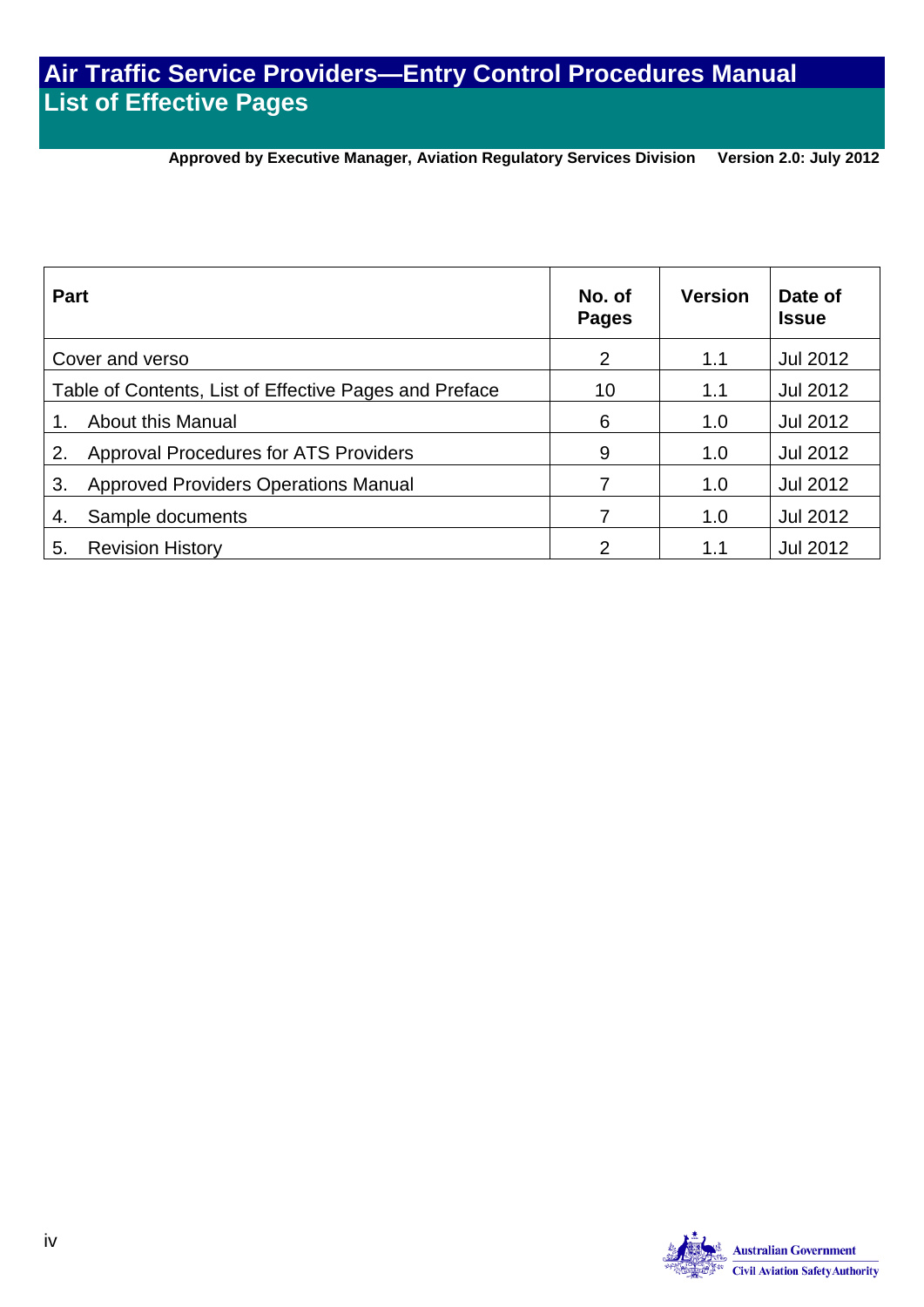**Approved by Executive Manager, Aviation Regulatory Services Division Version 2.0: July 2012**

#### <span id="page-6-0"></span>**Foreword**

As a Commonwealth government authority, CASA must ensure that its decision-making processes are effective, fair, timely, transparent, consistent, properly documented and otherwise in accordance with the requirements of the law.

Most of the regulatory decisions CASA makes are such that conformity with authoritative policy and established procedures will be conducive to the achievement of these outcomes. From time to time, however, decision-makers will encounter situations in which the strict application of policy, in the making of a decision involving the exercise of discretion, would not be appropriate. Indeed, in some cases, the inflexible application of policy may itself be unlawful.

This preface and the following Introduction, explains the way in which the policy and processes set out in this manual are to be used by all CASA's personnel when making decisions in the performance of their functions, the exercise of their powers and the discharge of their duties. It also explains the processes to be followed if it appears that a departure from policy is necessary or appropriate.

#### *Mandatory Use of Policy and Procedure Manuals*

This manual is one of the set of manuals and other documents which comprise CASA's authorised document set. The authorised document set contains the policy, processes and procedures with which CASA personnel are expected to comply when performing assigned tasks. All CASA personnel are required to have regard to the policies set out in this manual. Except as described in the Introduction, CASA decision-makers should not depart from these policies, processes and procedures.

ff 1 Mil.

John F. McCormick Director of Aviation Safety

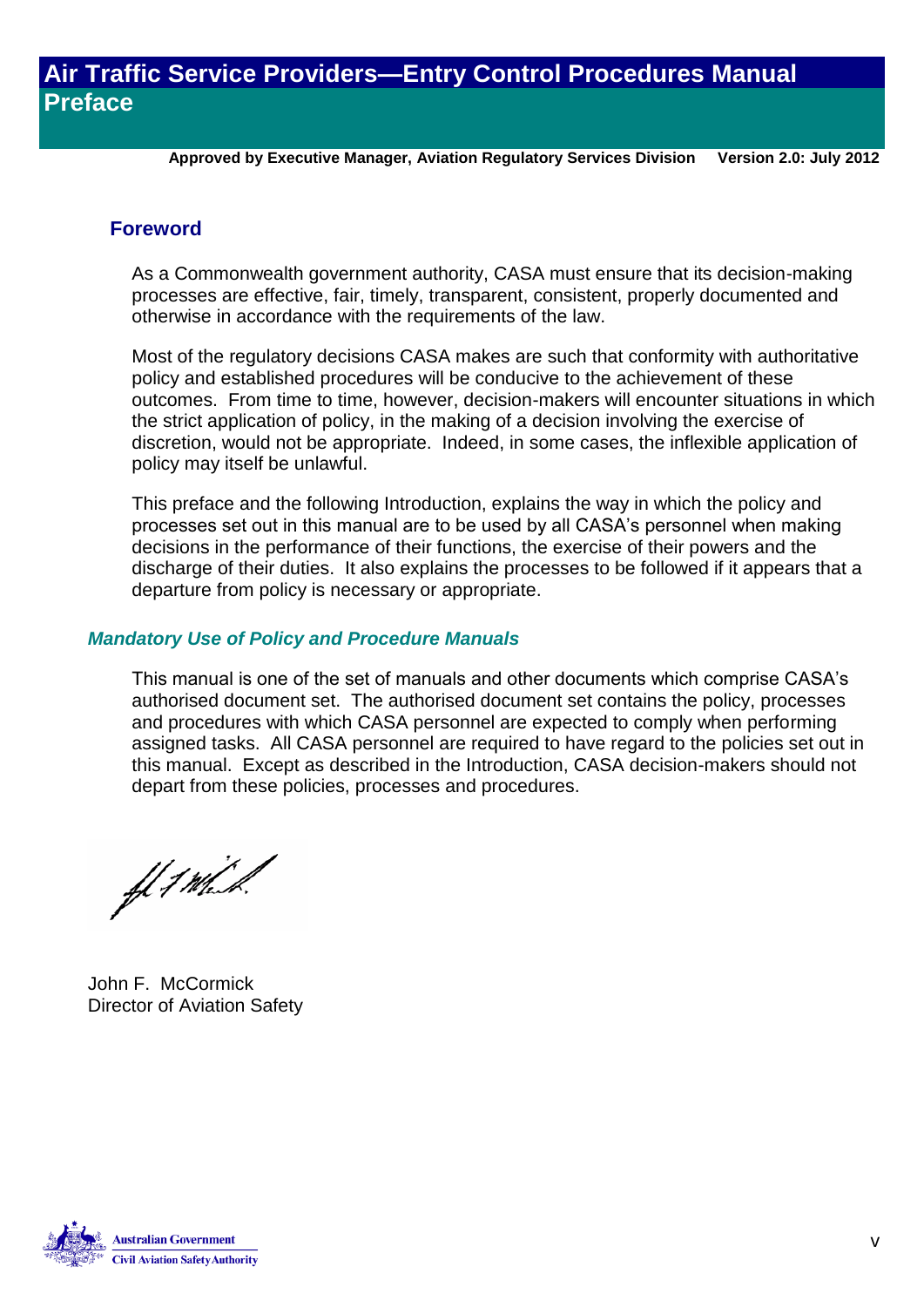**Approved by Executive Manager, Aviation Regulatory Services Division Version 2.0: July 2012**

#### <span id="page-7-0"></span>**Introduction**

#### *Regulatory Decision Making*

Where the legislation provides for one, and only one decision—the "correct" decision—is the only decision open to CASA. However, most of the decisions CASA makes involve the exercise of discretion. In such cases, there may well be more than one acceptable or correct decision. In these cases, the law requires that CASA makes the "preferable" decision, that is, the most appropriate decision, having regard to the overriding interests of safety and the obligation to be fair.

In all such cases, CASA is bound to act in accordance with the applicable rules of administrative law. These rules govern how CASA arrives at the 'preferable' decision in any given case. Adherence to these rules is a requirement, not an option. Decisions and actions taken in contravention of these rules are unlawful, unenforceable, and in most cases invalid. CASA is legally accountable for the decisions it makes, and CASA decisionmakers are obliged to avoid the appearance, as much as the reality, of unlawful decisionmaking.

Sound and lawful regulatory decision-making is generally governed by the 10 rules of administrative law summarised below. Adherence to these rules is essential to CASA's obligations of accountability and good governance.

- 1. **Natural Justice** (Procedural Fairness)
	- **Hearing Rule**. Persons affected by CASA's decisions have a right to be heard. To be meaningful, the hearing rule normally requires that CASA provides persons with notice (usually in advance) that a particular decision is going to be taken, and the reasons for the decision CASA proposes to take. Without notice and a statement of reasons, there may be little point to providing a person with an opportunity to be heard.
	- **Rule Against Bias**. Decision-makers should not have a **personal** or **pecuniary interest** in the outcome of their decisions. Neither may decision-makers prejudge (or **pre-determine**) matters in respect of which they are called upon to make a decision.
- 2. A decision-maker must not act for **improper purposes**. Even if the purposes for which a particular decision are lawful, the decision may only be taken for the purposes specifically authorised by the law under which the decision has been taken.
- 3. A decision-maker must not take any **irrelevant considerations** into account in coming to a decision.
- 4. A decision-maker must take all **relevant considerations** into account in coming to a decision.

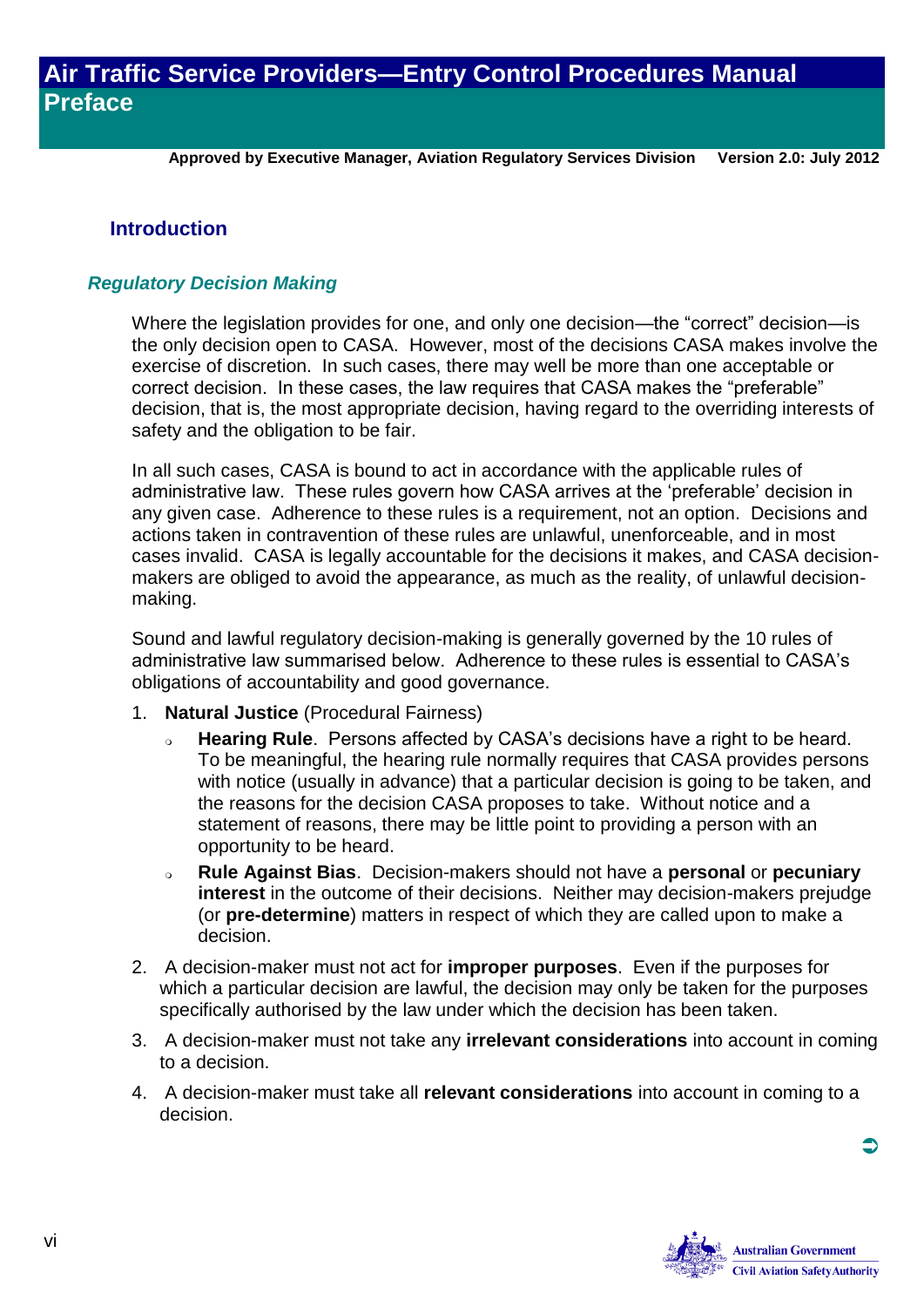**Approved by Executive Manager, Aviation Regulatory Services Division Version 2.0: July 2012**

**Note:** Applicable Policy is Always a Relevant Consideration.

- 5. A decision-maker must act on the basis of **evidence**, not mere supposition or speculation.
- 6. A decision-maker must not formulate requirements in **vague** or **uncertain terms**.
- 7. A decision-maker must not **inflexibly apply policy** (although departures from policy will normally need to be justified).
- 8. A decision-maker must not **act under dictation** (although this does not preclude adherence to formal directions, compliance with lawful conditions in relation to the process by which a decision is taken or the obligation to consult in the process of considering a decision).
- 9. A decision-maker must decide the matter within a **reasonable time**.
- 10. A decision maker must not act in a way that is manifestly **unreasonable**. A decision must not be so unreasonable that no reasonable person would make such a decision.

**Note:** The meaning and application of these principles, and related considerations of administrative law, are covered more fully in the induction and orientation training undertaken by all CASA employees. Any questions in relation to these matters should be referred to the Legal Services Division.

#### *Departure from Authorised Policy*

Adherence to CASA's authorised policies will almost always produce an appropriate decision. As said, however, from time to time there will be circumstances in which the strict application of policy may not result in the "preferable" decision. In these cases it may be appropriate (and possibly necessary) to depart from otherwise applicable policy.

Any departure from policy must be justified in order to ensure that it:

- Is genuinely necessary in the interests of fairness
- Does not inappropriately compromise the need for consistent decision-making; and, of course
- Is not in conflict with the interests of safety.

Without fettering a decision-maker's discretion, it is therefore expected that appropriate consultation will occur before a decision is made that is not the product of the policies and processes set out in this manual. The prescribed consultation process is described below.

**Australian Government Civil Aviation Safety Authority**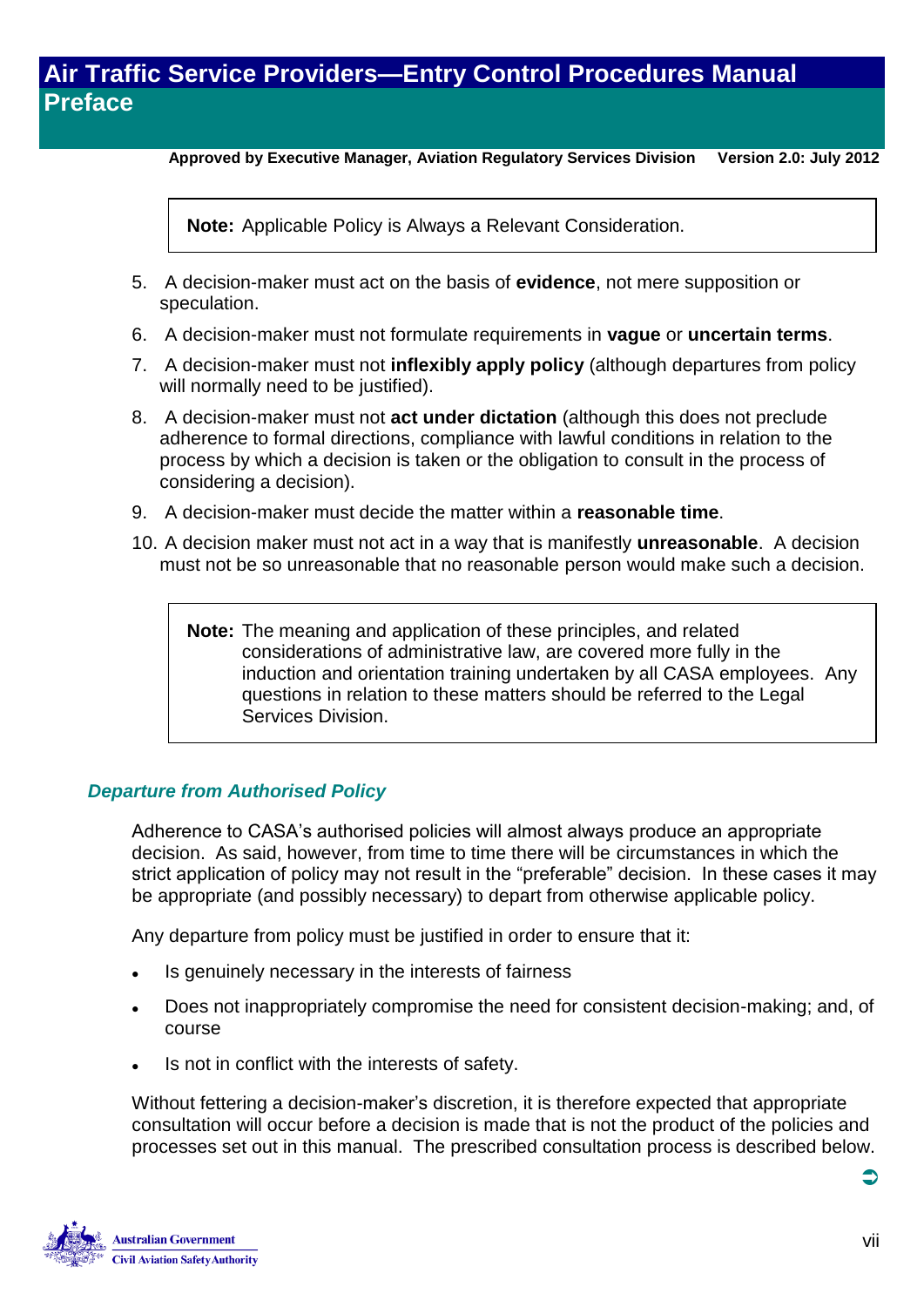**Approved by Executive Manager, Aviation Regulatory Services Division Version 2.0: July 2012**

#### *Consultation Process*

#### **Decision-Maker's Responsibilities**

When a decision-maker believes there is a need to depart from policy he or she is expected to consult with his or her direct supervisor. This process should be initiated in writing:

- Setting out the pertinent facts and circumstances
- Identifying the provisions of the policy normally applicable
- Stating why the application of that policy would not result in the making of the "preferable" decision in the circumstances to hand
- Specifying the approach the decision-maker believes is more likely to result in a "preferable" decision.

#### **Supervisor's Responsibilities**

In considering a consultative referral, the decision-maker's supervisor should:

- Advise the decision-maker as to whether his or her assessment of the relevant considerations appears to be complete and correct
- If, in the opinion of the supervisor, the circumstances do not warrant a departure from policy, provide the decision-maker with written advice and guidance as to how the decision might more properly be approached within the current policy framework

**Note:** Reliance on relevant precedent is a sound basis on which to ground such an opinion. It may also be helpful to seek advice from peers, superiors and/or CASA's Legal Services Division.

- If, in the opinion of the supervisor, a departure from policy is warranted, the supervisor should ensure the policy sponsor (normally the relevant Executive Manager) is advised of:
	- i. The intention to depart from the otherwise applicable policy
	- ii. The alternative approach the decision-maker will be taking to the matter.

#### **The supervisor should ensure that a full written record of these actions is made and maintained.**

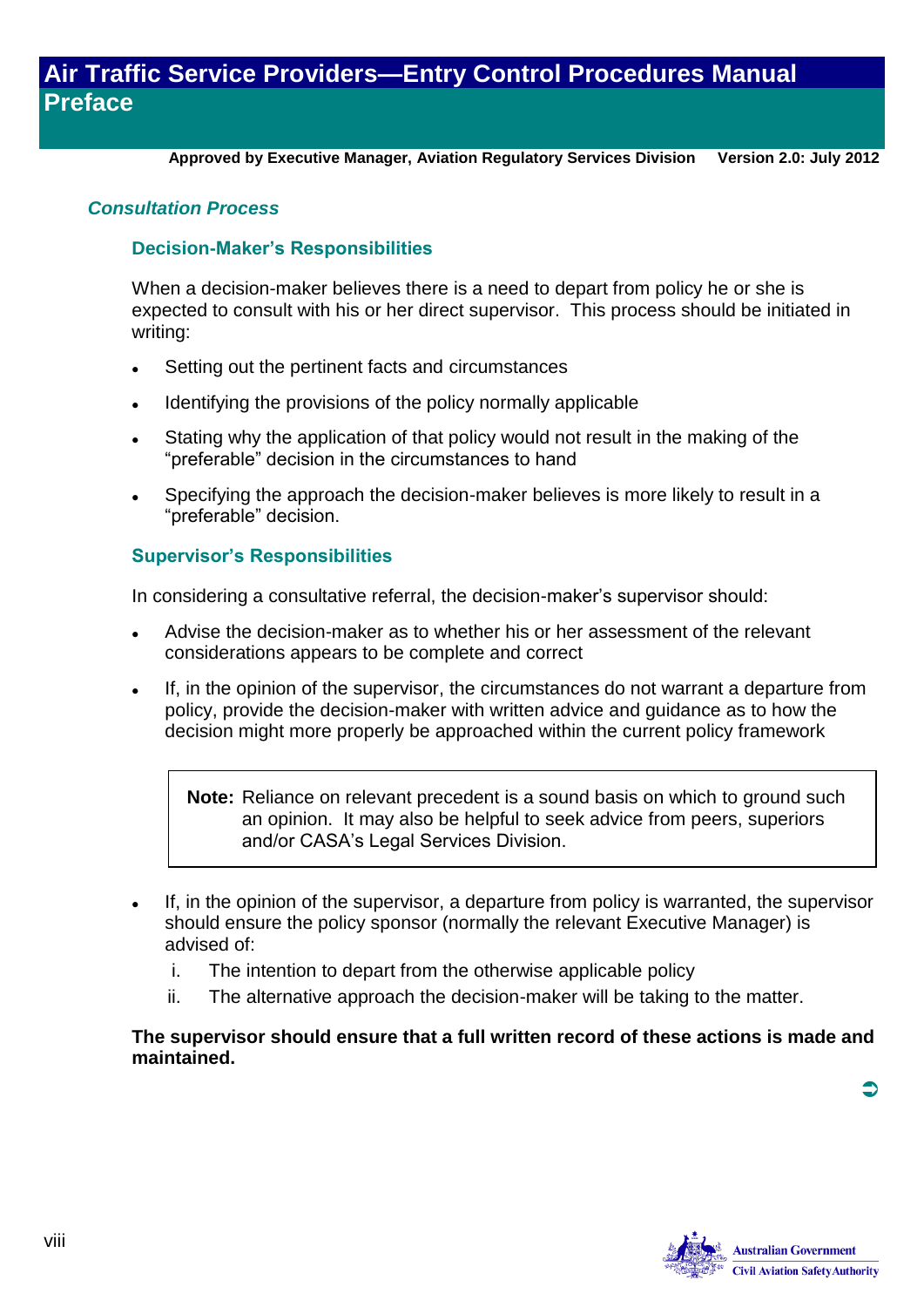**Approved by Executive Manager, Aviation Regulatory Services Division Version 2.0: July 2012**

**Note:** In no case may the terms of decision be dictated to a delegate authorised to exercise discretionary decision-making powers.

If a decision-maker's supervisor or the policy sponsor is not satisfied that the decision the decision-maker intends to make is the correct or preferable decision in all the circumstances, responsibility for that decision should be assumed by, or assigned to, another authorised delegate in accordance with appropriate processes and procedures.

#### **Policy Sponsor's Responsibilities**

If the policy sponsor concurs in the proposed departure from policy, he or she should ensure the decision-maker is advised accordingly as soon as possible.

If the policy sponsor does not believe the proposed departure from policy is warranted, he or she should:

- Advise the supervisor accordingly
- Assume responsibility for the decision
- Ensure that the decision-maker and any person affected by the decision (for which the policy sponsor has assumed responsibility) is advised accordingly
- Make the decision in a manner consistent with the applicable policy.

#### **The policy sponsor should ensure that a full written record of these actions is made and maintained.**

Nothing in these processes should be interpreted or applied so as to dictate the terms of the decision to be made by a decision-maker authorised to make discretionary decisions under the civil aviation legislation, or to delay unreasonably the making of such decisions.

#### *Revisions to Policies and Manuals*

As a result of experience in applying policies and procedures, users will form views as to accuracy, relevance and applicability of the content.

CASA personnel are required to provide recommendations for revisions to policies and processes in this or any other manual should they become aware of shortcomings. In this way the policies and manuals will be continually improved and remain relevant to the tasks being undertaken.

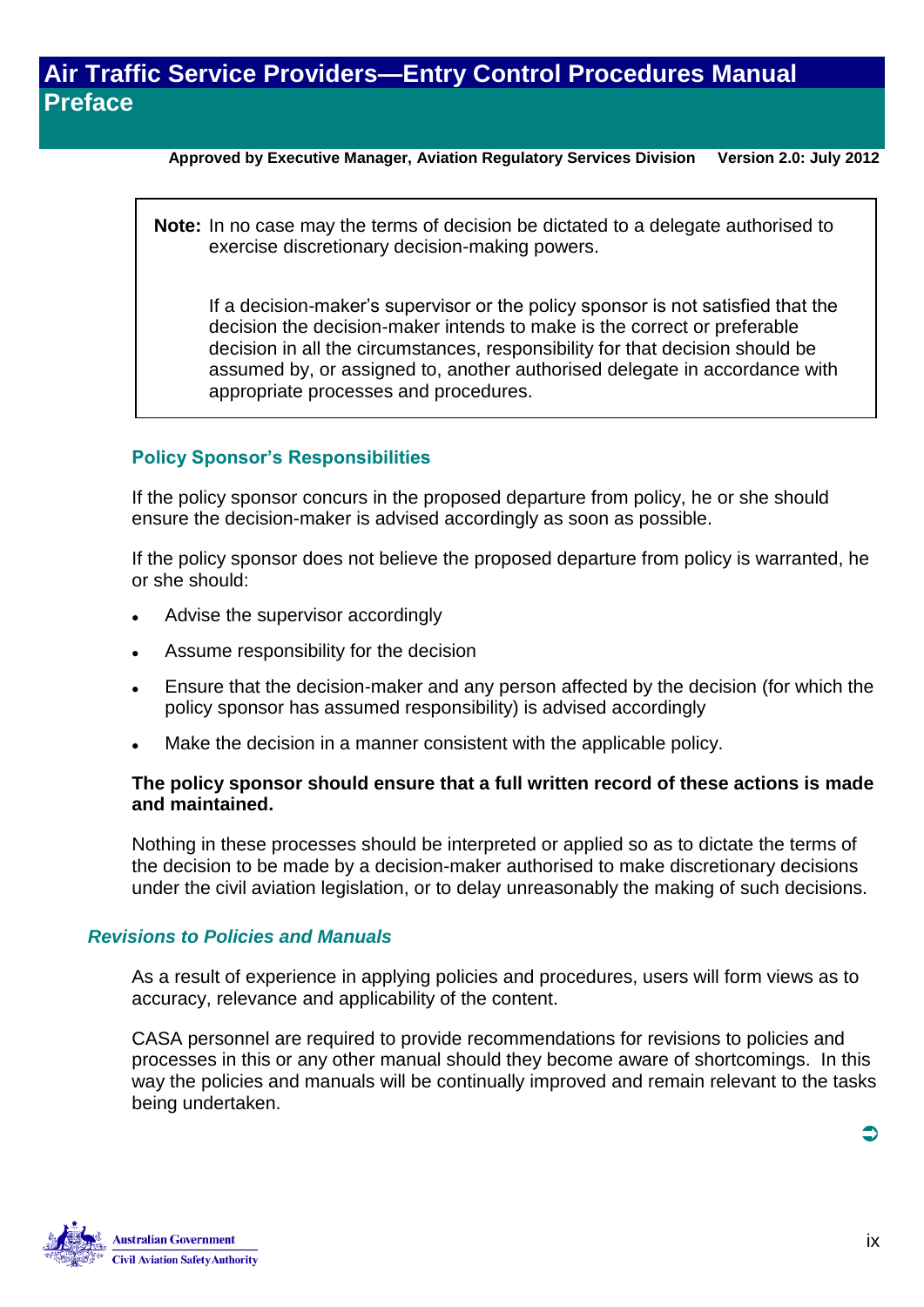**Approved by Executive Manager, Aviation Regulatory Services Division Version 2.0: July 2012**

Each policy and manual has a sponsor and recommendations for amendment are to be forwarded to the relevant individual for consideration. The revision process can be accessed via the link:

[http://casaconnect/manuals/doc\\_control/process.htm](http://casaconnect/manuals/doc_control/process.htm)



 $\mathbb{R}^2$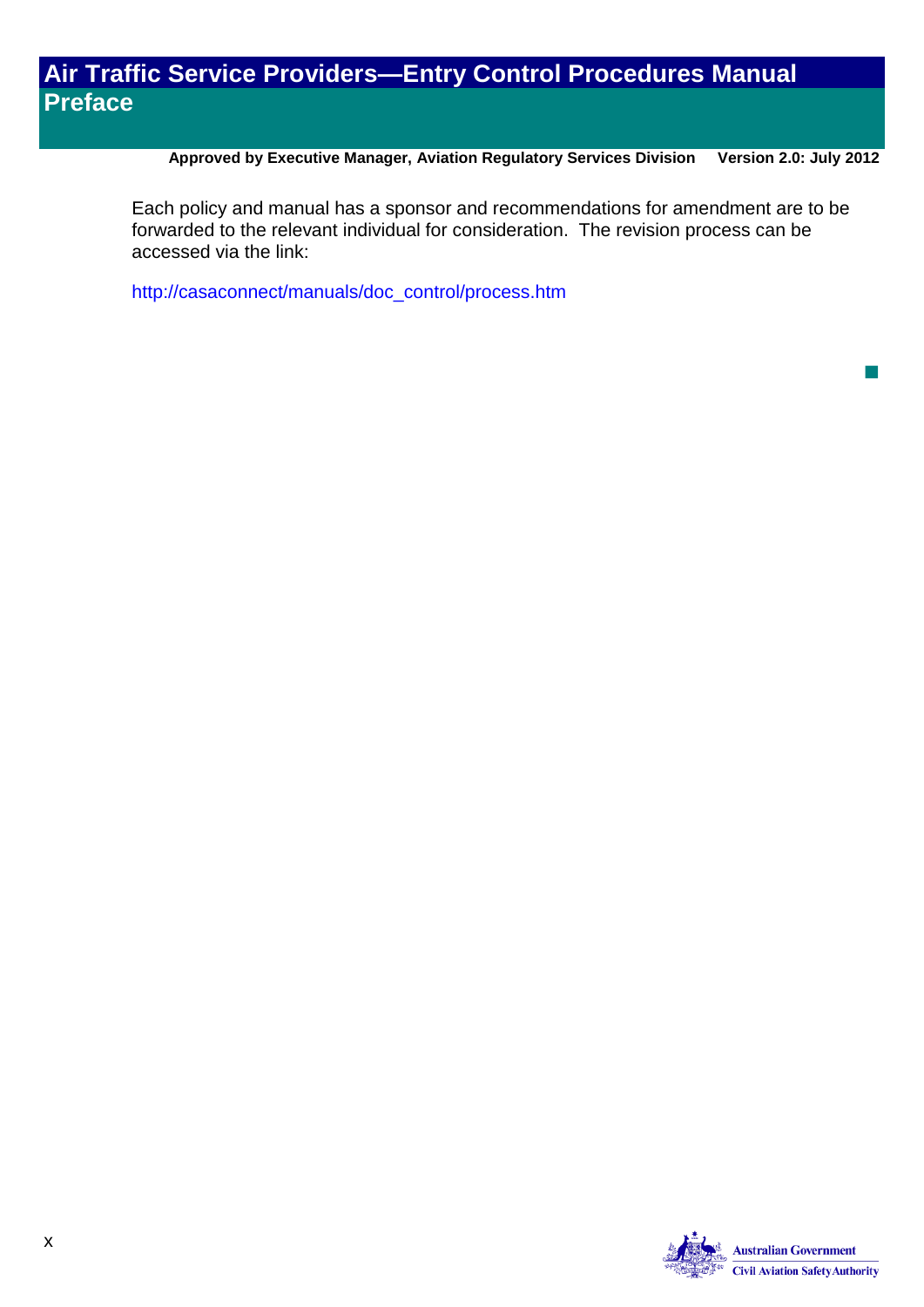**Approved by Executive Manager, Aviation Regulatory Services Division Version 2.0: July 2012**

#### **1.1 Purpose of the Manual**

CASR Part 172. This is an internal CASA procedures manual that is for the guidance of CASA staff involved in assessing entry applications from organisations seeking approval under the provision of Civil Aviation Safety Regulations 1998 (CASR) Part 172 to provide an air traffic service.

#### **1.2 Scope of the Manual**

This manual is a part of the CASA document set. It includes procedures, flowcharts, sample forms, letters, ATS Approval Certificate, and a checklist, to assist CASA officers assessing applications for approval as an ATS provider.

The manual includes:

Part 1: Regulatory Basis: the Part 172 Regulatory Requirements

[Part 2:](http://casa.gov.au/wcmswr/_assets/main/manuals/regulate/atsp/095r02.pdf) Approval Procedures for ATS Providers

[Part 3:](http://casa.gov.au/wcmswr/_assets/main/manuals/regulate/atsp/095r03.pdf) Contents of an ATS Provider's Operations Manual

[Part 4:](http://casa.gov.au/wcmswr/_assets/main/manuals/regulate/atsp/095r04.pdf) Sample application form, letters, the certificate and conditions and a certification checklist.

By adhering to the procedures set out in this Manual, a standard and unified approach within CASA, consistent with regulatory requirements, will be created and maintained when assessing and approving organisations as ATS providers.

#### **1.3 Target Audience**

The target audience for this manual is CASA staff involved in assessing applications for approval as ATS providers under the provisions of CASR Part 172.



 $\overline{\phantom{a}}$ 

 $\overline{\phantom{a}}$ 

 $\mathbb{R}^2$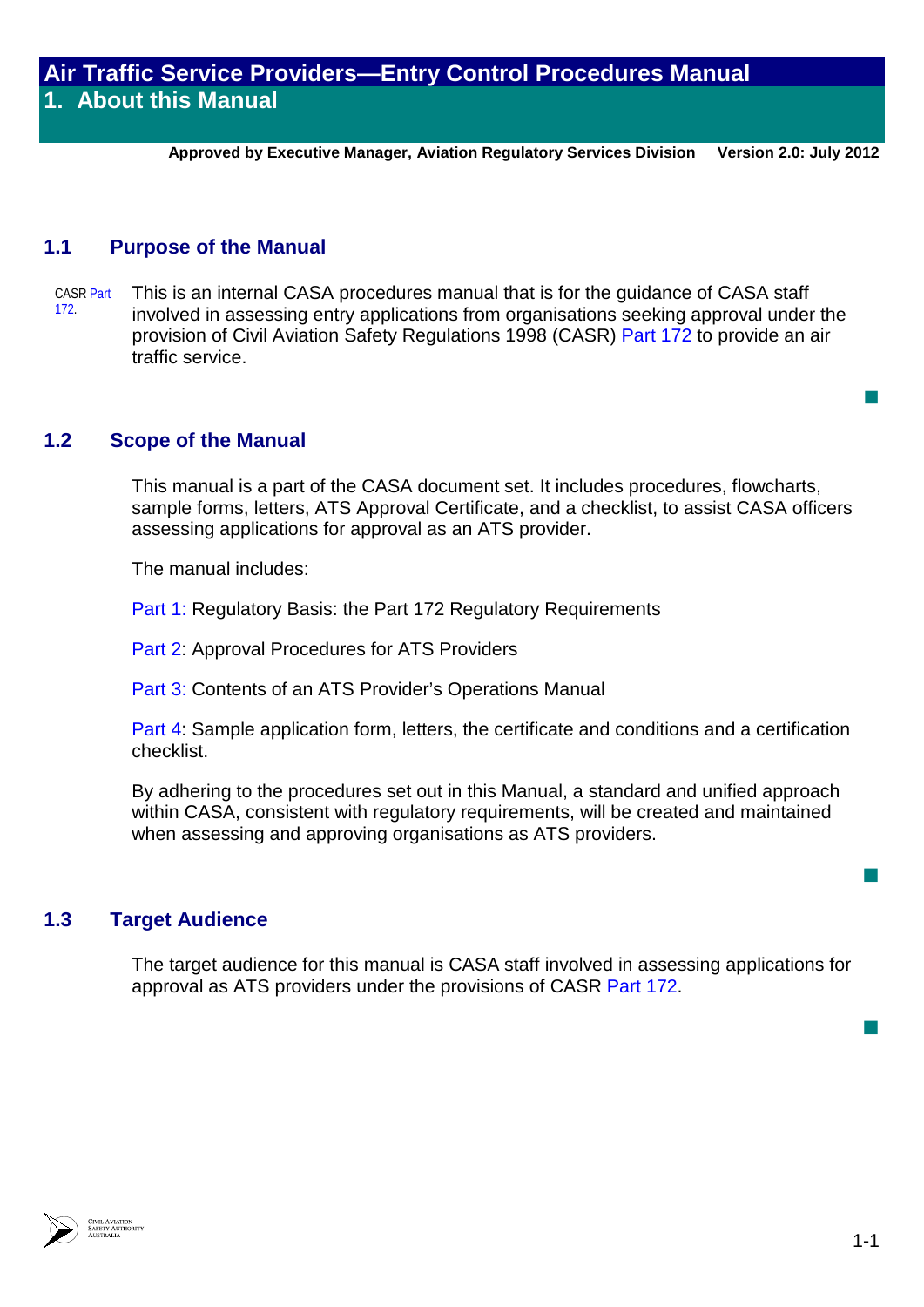**Approved by Executive Manager, Aviation Regulatory Services Division Version 2.0: July 2012**

## **1.4 Definitions and Abbreviations**

The following definitions and acronyms apply. (See also the Definitions of CASR Part 172 (172.010).

| Term                                                      | <b>Meaning</b>                                                                                                                        |
|-----------------------------------------------------------|---------------------------------------------------------------------------------------------------------------------------------------|
| <b>Air Traffic Service</b><br>(ATS)                       | An air traffic service of a kind mentioned in ICAO Annex 11.                                                                          |
| <b>ATS provider</b>                                       | A person approved under CASR Part 172 to provide the air<br>traffic services that are covered by the approval.                        |
| <b>Manual of Operational</b><br><b>Standards Part 172</b> | Document published by CASA titled Manual of Standards Part<br>172 – standards applicable to the provision of Air Traffic<br>Services. |
| <b>Operations Manual</b>                                  | In relation to an ATS Provider, the manual prepared and<br>maintained by the provider in accordance with CASR Part 172.               |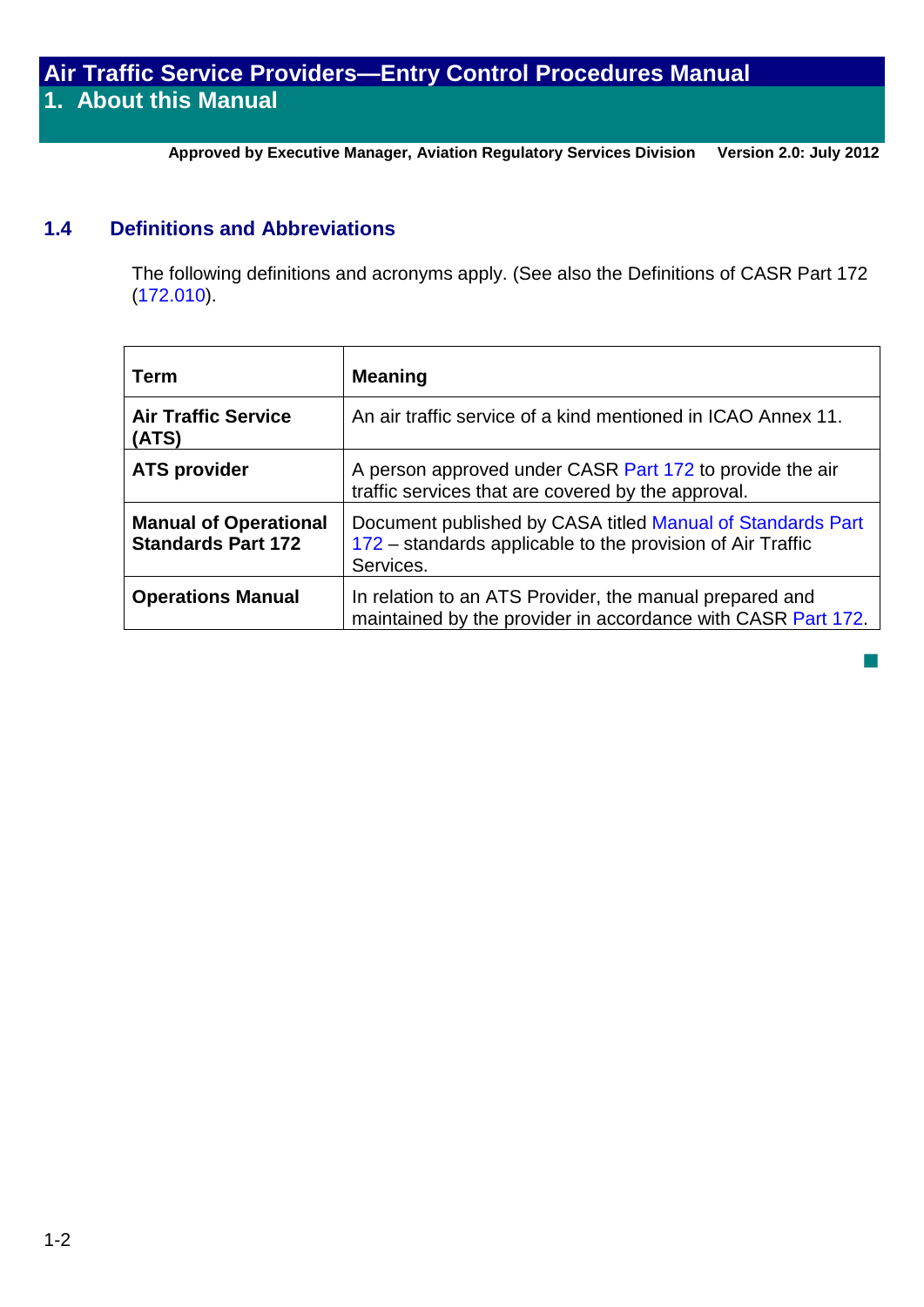**Approved by Executive Manager, Aviation Regulatory Services Division Version 2.0: July 2012**

## **1.5 Regulatory Basis**

#### **1.5.1 Subpart A—General**

CASR Part 172 Subpart A of Part 172 contains general matters including the contents of the Part, Applicability, Definitions for the Part including the definition of an ATS Provider, and in 172.020, the basic regulatory requirement that restricts the provision of air traffic services to persons (the term persons in the regulations legally includes organisations) approved by CASA under Part 172 of the Civil Aviation Safety Regulations.

## **1.5.2 Subpart B—Approval as an ATS Provider**

Subpart B establishes the general processes involved in application and approvals, including applicant eligibility, the certification process, the content of the Certificate, and variations to Certificates. This Subpart is general; the specific requirements and processes are contained in Subpart F relating to Administration of applications.

## **1.5.3 Subpart C—Requirements to be Complied with by ATS Providers**

Subpart C specifies the organisational, technical and personnel requirements and technical standards for prospective or approved providers of ATS. It also establishes the regulatory requirement for a service provider's Operations Manual. Assessment of an application by CASA's technical specialists will centre on this Subpart.

## **1.5.4 Subpart D—Telling CASA about Changes**

Subpart D provides that an ATS provider must advise CASA of any changes that materially affect its capacity to provide any of its services, or of intention to discontinue service provision.

As this Subpart relates to approved providers, it will not be of interest in entry control.

## **1.5.5 Subpart E—Miscellaneous**

Subpart E establishes that an ATS provider must not provide a service unless its approval is in force and covers the particular type of ATS.

#### **1.5.6 Subpart F—Administration**

Subpart F describes the specific administrative rules in relation to applications and the approval process for ATS providers. CASR Part 11 specifies the more generic administrative rules. The procedures in this Manual reflect the regulatory provisions of Subpart F and CASR Part 11.

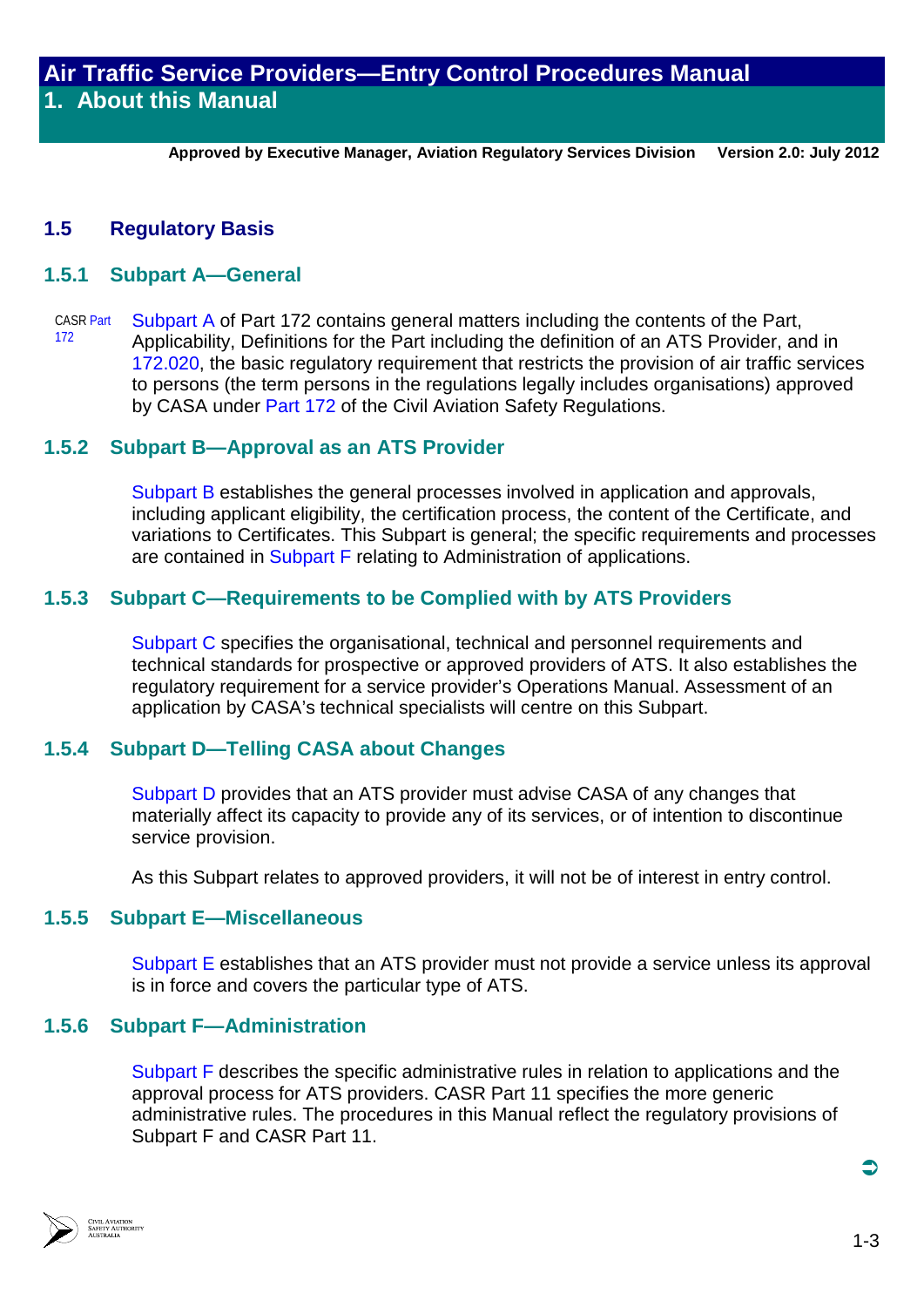**Approved by Executive Manager, Aviation Regulatory Services Division Version 2.0: July 2012**

### **1.5.7 Reference Material**

- Civil Aviation Act 1988, Part II, Section 9, CASA's functions
- Civil Aviation Act 1988, Part VII, Section 98, Regulations etc., in particular, 98(3)(s).
- Manual of Standards Part 172, Air Traffic Services
- ICAO Annex 11
- ICAO Annex 10 Vol II
- ICAO PANS ATM (Doc 4444)
- ICAO Regional Supplementary Procedures (Doc 7030)

## **1.6 Introduction to ATS Regulatory Requirements**

## **1.6.1 Operational Requirement for ATS**

The operational objective of the services provided by ATS are specified by ICAO Annex 11 to be:

- a. To prevent collisions between aircraft
- b. To prevent collisions between aircraft on the manoeuvring area and obstructions on that area
- c. To expedite and maintain an orderly flow of air traffic
- d. To provide advice and information useful for the safe and efficient conduct of flights
- e. To notify appropriate organisations regarding aircraft in need of search and rescue aid, and assist such organisations as required.

The **Air Traffic Services** comprise three separate services, identified as follows:

- The **Air Traffic Control (ATC) service**, which is sub-divided into three distinct types of control function, as follows:
	- **Approach control service:** the provision of ATC for arrival and departure flights to accomplish (a) and (c) above.
	- **Aerodrome control service:** the provision of ATC for aerodrome traffic to accomplish (a), (b) and (c) above.
	- **Area control service:** the provision of air traffic control service for controlled flights excepting that provided by the approach control service or the aerodrome control service
- The **flight information service**, to accomplish (d) above
- The **alerting service**, to accomplish (e) above.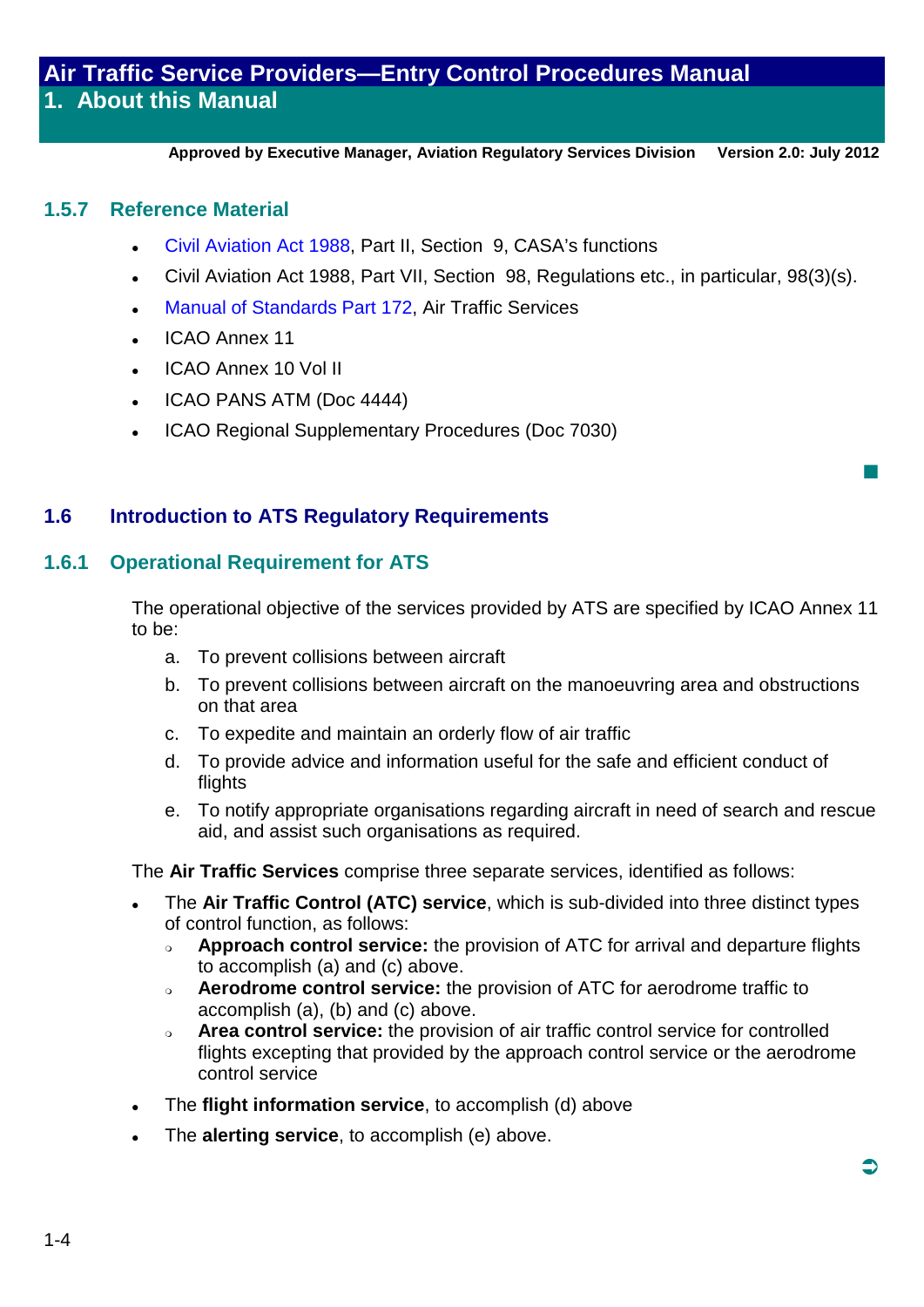**Approved by Executive Manager, Aviation Regulatory Services Division Version 2.0: July 2012**

#### *1.6.1.1 Assessing the Applicant*

In making applications for approval, an organisation must clearly indicate which of these services the application covers.

In assessing applications, CASA officers must ensure that the applicant has the organisational structure, ATS facilities and equipment, appropriately licensed personnel, and the external data and co-ordination interfaces necessary to provision of the nominated services.

This will entail assessing officers working through the checklist provided herein to ensure that all of the regulatory requirements in CASR Part 172 and the MOS Part 172 are covered in a systematic way. An approval should not be given unless every one of the regulatory requirements/standards has been assessed, and each adequately addressed and met by the applicant.

## **1.6.2 Regulatory Standards and Procedures for the Provision of ATS**

CASR 172.065 172.070 172.075

The standards and procedures under which any ATS is to be provided must be in accordance with the following:

- The Civil Aviation Safety Regulations
- The standards in the MOS Part 172
- The standards in ICAO Annex 11
- The procedures in ICAO PANS ATM (Doc 4444)
- The procedures in ICAO Regional Supplementary Procedures (Doc 7030)
- The radiotelephony procedures set out in Parts 1 and 2 of the AIP
- The standards for the procedures for aeronautical telecommunications set out in Vol II of Annex 10
- As varied by the AIP.

## **1.6.3 Operations Manual**

In making application for approval, prospective providers are required to provide CASA with a copy of their proposed Operations Manual. This initially forms the basis of the submission for application assessment. The Operations Manual may vary depending upon the type of service and its complexity. For example, a national provider such as Airservices Australia would have an Operations Manual of significant content and complexity, whereas the Operations Manual of a local aerodrome operator that applies to operate a small control tower may be comparatively simple.

Prospective providers will need to establish procedures that address the regulatory requirements in CASR Part 172 and in the MOS Part 172.

The content of the Operations Manual is specified in Division 1 of the MOS Part 172.

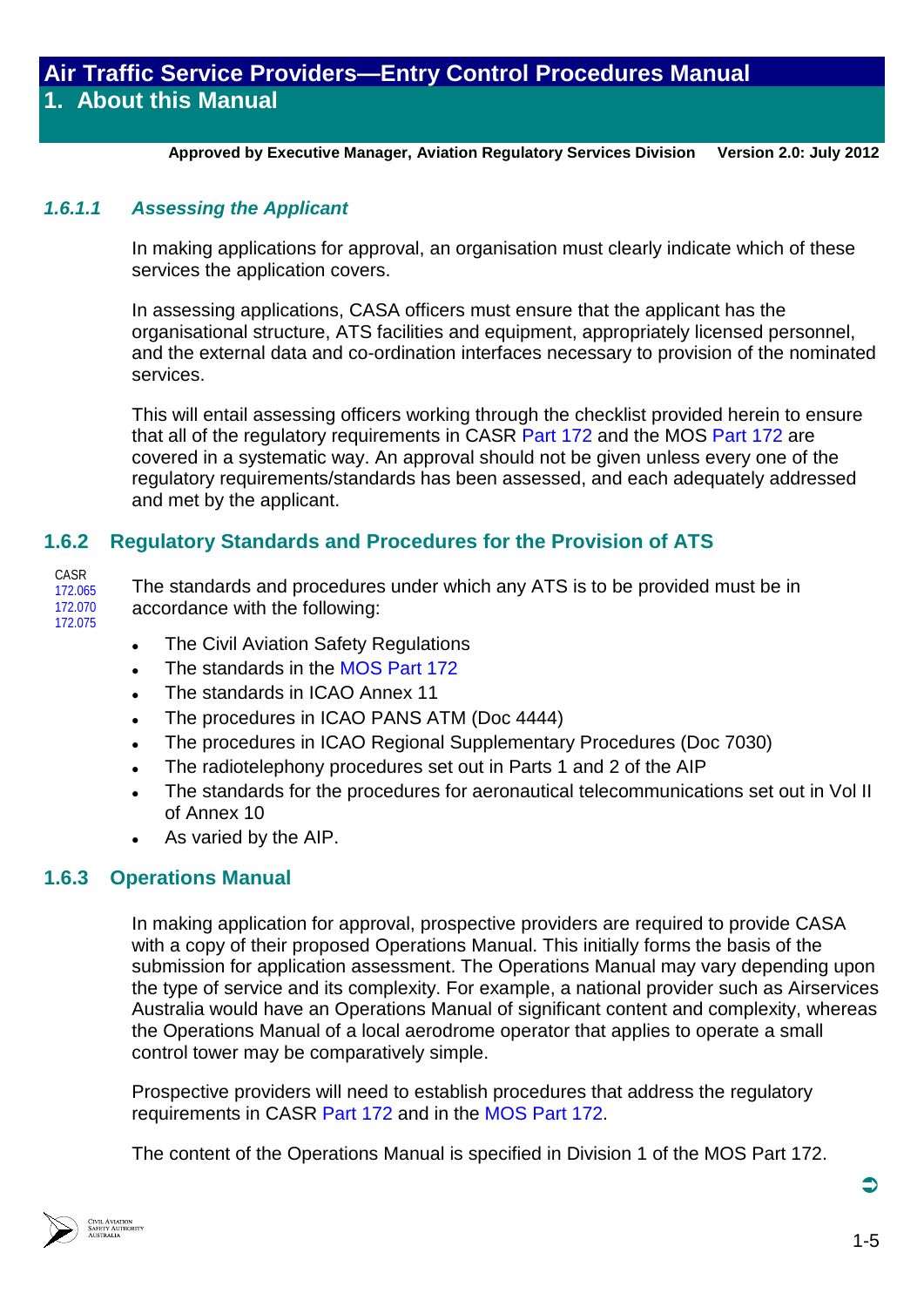**Approved by Executive Manager, Aviation Regulatory Services Division Version 2.0: July 2012**

 $\mathbb{R}^3$ 

## **1.6.4 Preparation by CASA Assessing Officers**

CASR Part 172 Before undertaking consideration of an application, CASA assessing officers should prepare by becoming familiar with the content of:

- CASR Part 172
- Manual of Standards Part 172
- ICAO PANS ATM (Doc 4444)
- ICAO Regional Supplementary Procedures (Doc 7030)
- Relevant ICAO Annexes.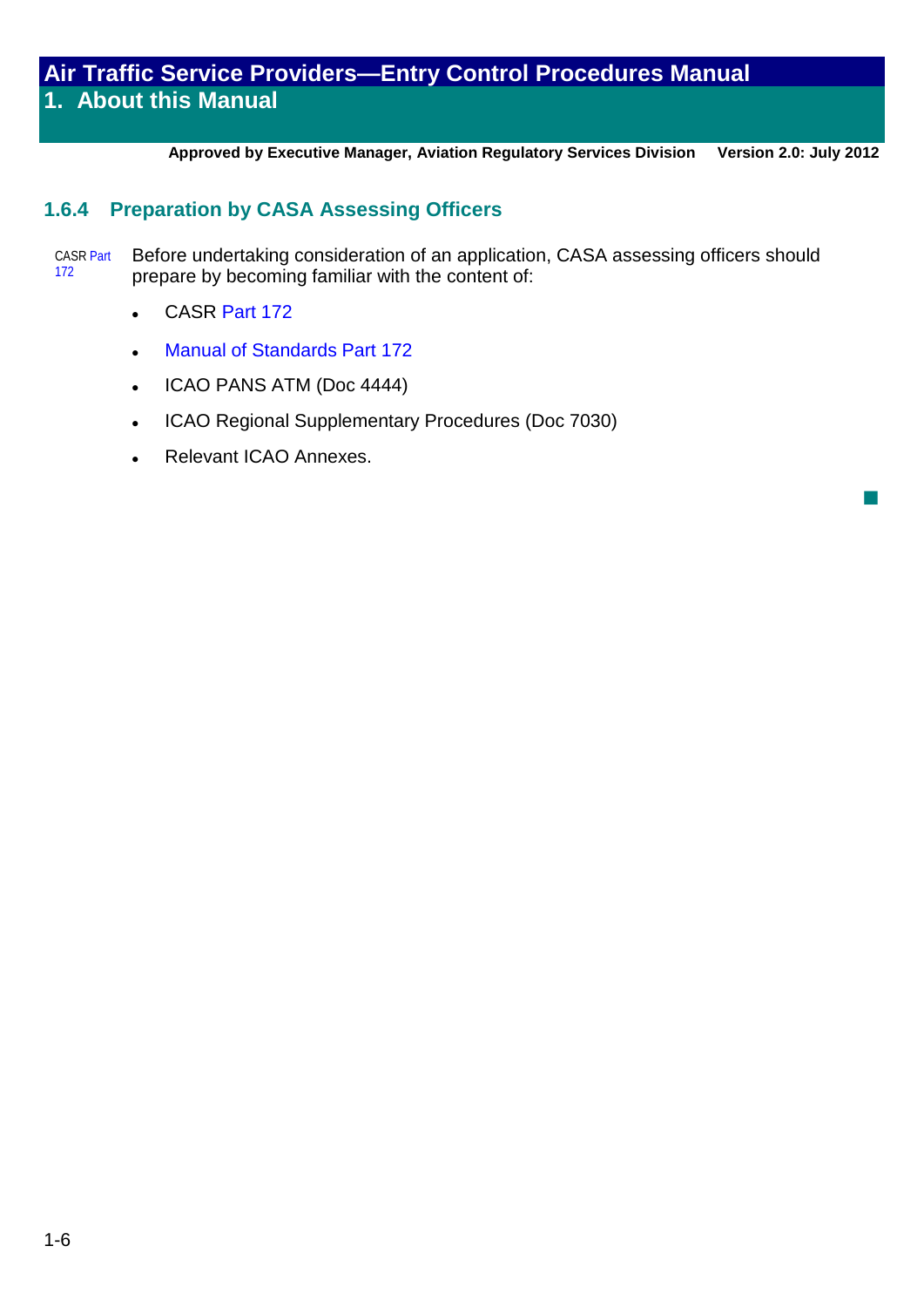**Approved by Executive Manager, Aviation Regulatory Services Division Version 2.0: July 2012**

## **2.1 Approval Procedures for ATS Providers—Flowchart**

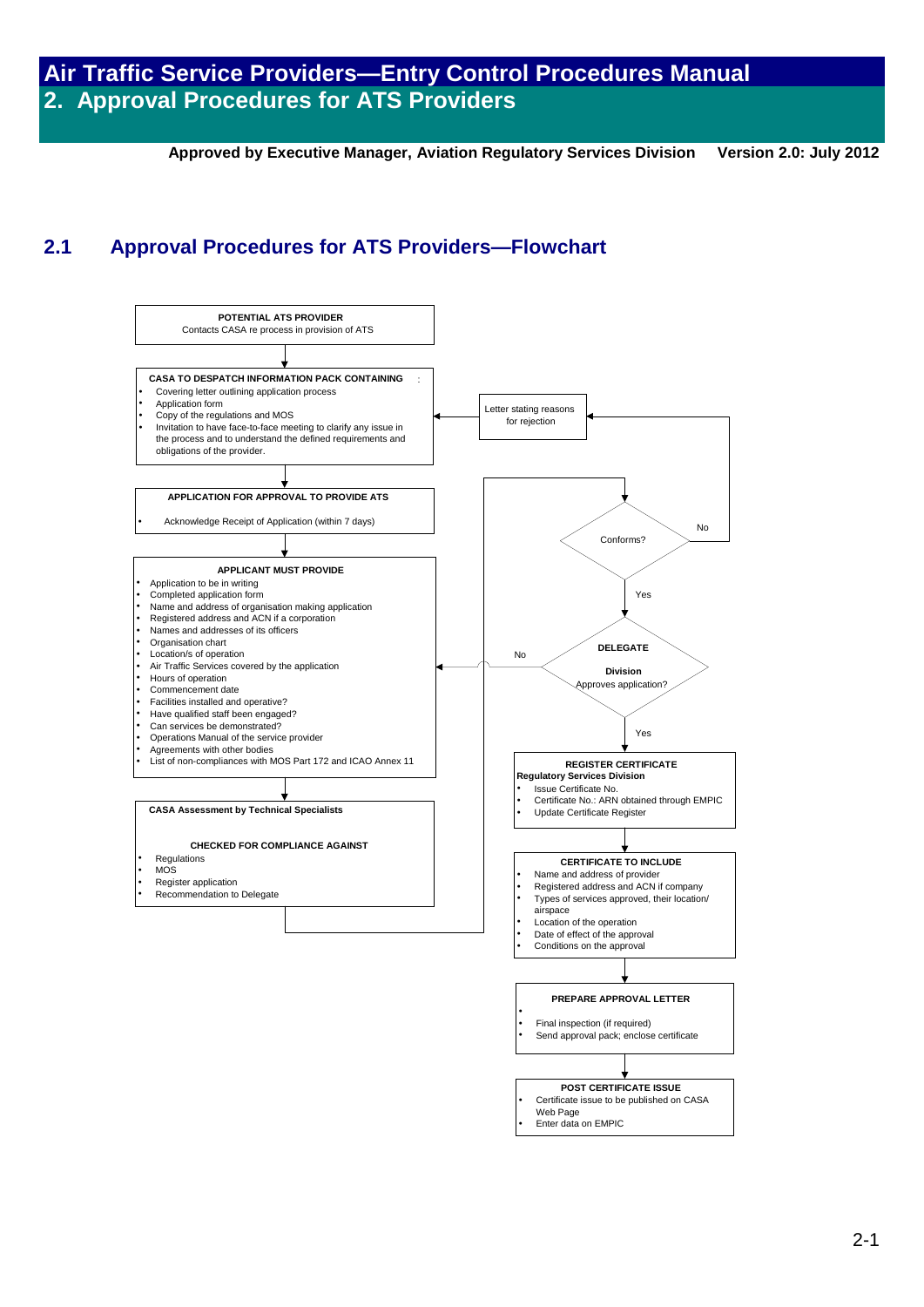**Approved by Executive Manager, Aviation Regulatory Services Division Version 2.0: July 2012**

 $\overline{\phantom{a}}$ 

## **2.2 Initial Enquiries Regarding Application and Approval of ATS Providers**

### **2.2.1 Handling Initial Enquiries**

When handling initial enquiries from a prospective applicant, consideration should be given to the items in paragraphs [2.2.2](#page-19-0) to [2.2.6](#page-20-0) below.

## <span id="page-19-0"></span>**2.2.2 When is an ATS Provider Certificate Required?**

CASR 172.015 11.110 CASA approval to operate must be obtained by a prospective ATS provider before any service can be delivered. The instrument of approval is an ATS Provider Certificate, issued under CASR Part 11 regulation 11.110.

## **2.2.3 Who May Make an Application?**

- CASR Part 11 Subpart 11B 172.205 Any individual person or corporation that has the necessary capabilities, qualified personnel and facilities.
	- A joint application purportedly made by a partnership, or by two or more persons jointly, is not an acceptable application.

#### **2.2.4 What is Required?**

172.215

CASR Part 11 Subpart 11B 172.215 The application for a certificate to operate must be made in writing. The following details and documents are required with an application:

- If the applicant is an individual, the individual's name and address
- If the applicant is a corporation, the applicant's registered address and ACN, and the names and addresses of its officers
- A list of the ATS services for which the application is being made
- A statement of the location from which each service is to be provided
- The airspace in which each service will be provided, if the service is to be provided within particular airspace allocated to the applicant by the airspace authority
- The aerodrome for which the service will be provided, if the service is to be provided for an aerodrome allocated to the applicant by the airspace directorate
- The hours of the day during which each ATS is proposed to be available
- A listing of any non-compliance with any of the standards in the MOS Part 172 or ICAO Annex 11, and the reasons for, and consequences of, each listed noncompliance  $\overline{\phantom{a}}$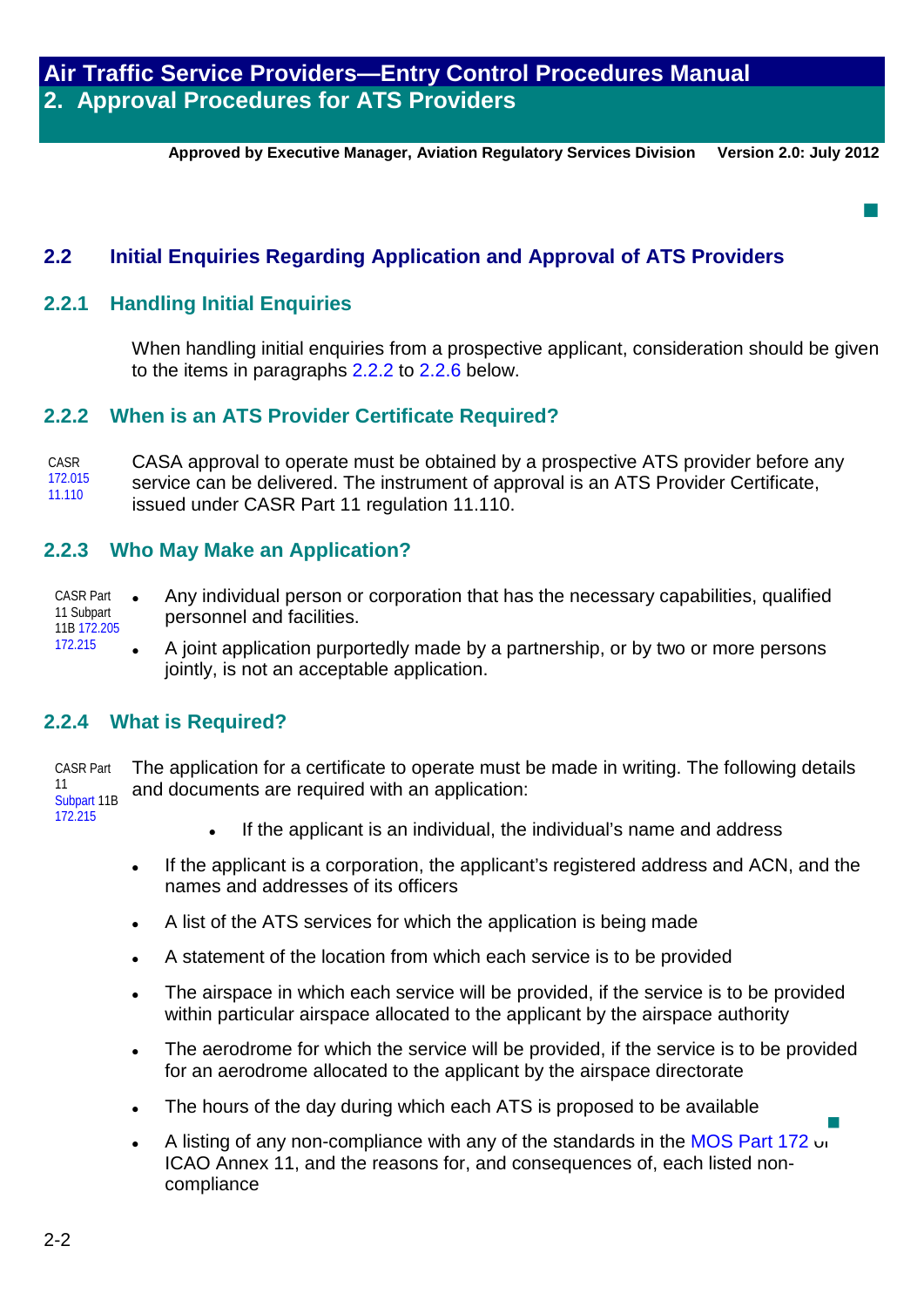**Approved by Executive Manager, Aviation Regulatory Services Division Version 2.0: July 2012**

- The proposed commencement date for service provision
- A copy of the organisation's draft Operations Manual for certification assessment and retention. The Operations Manual must be a controlled document.

## **2.2.5 Content of Operations Manual**

CASR 172.060 The required contents of an Operations Manual of an approved provider are specified in Chapter 2, MOS Part 172. These requirements are amplified in Part 3 of this Manual. The Operations Manual forms the technical basis of any application.

## <span id="page-20-0"></span>**2.2.6 Confidentiality of Information Provided**

Any organisational or corporate-related information provided by an applicant for a Part 172 Certificate, including the Operations Manual of the applicant, used in the context of the assessment of the application is to be treated as '*Commercial-in-Confidence'* and is not to be disclosed to any party outside CASA, unless the applicant has approved the release of the information in writing.

#### **2.2.7 Assessment and Approval Process**

CASR Part 11 Subpart 11B Subpart 11BA Part 172 Subpart F

On receipt of an application, after initial desk-top assessment of the application and the Operations Manual, the CASA assessment officer should if necessary invite the applicant to a meeting to clarify requirements.

An initial desk-top assessment will be directed toward establishing to what extent the requirements specified in CASR Parts 11 and 172 and MOS Part 172 have been met.

After the initial assessment is undertaken, the face-to-face meeting with the applicant should be directed at explaining any areas of shortfall in the applicant's Operations Manual and indicating what further supporting information must be provided before CASA can continue with the assessment. If appropriate, where the applicant has already established the facilities and equipment, and personnel, including licensed ATS personnel, necessary for service provision, CASA should raise with the applicant the possible requirement for the proposed services to be actually demonstrated.

 $\overline{\phantom{a}}$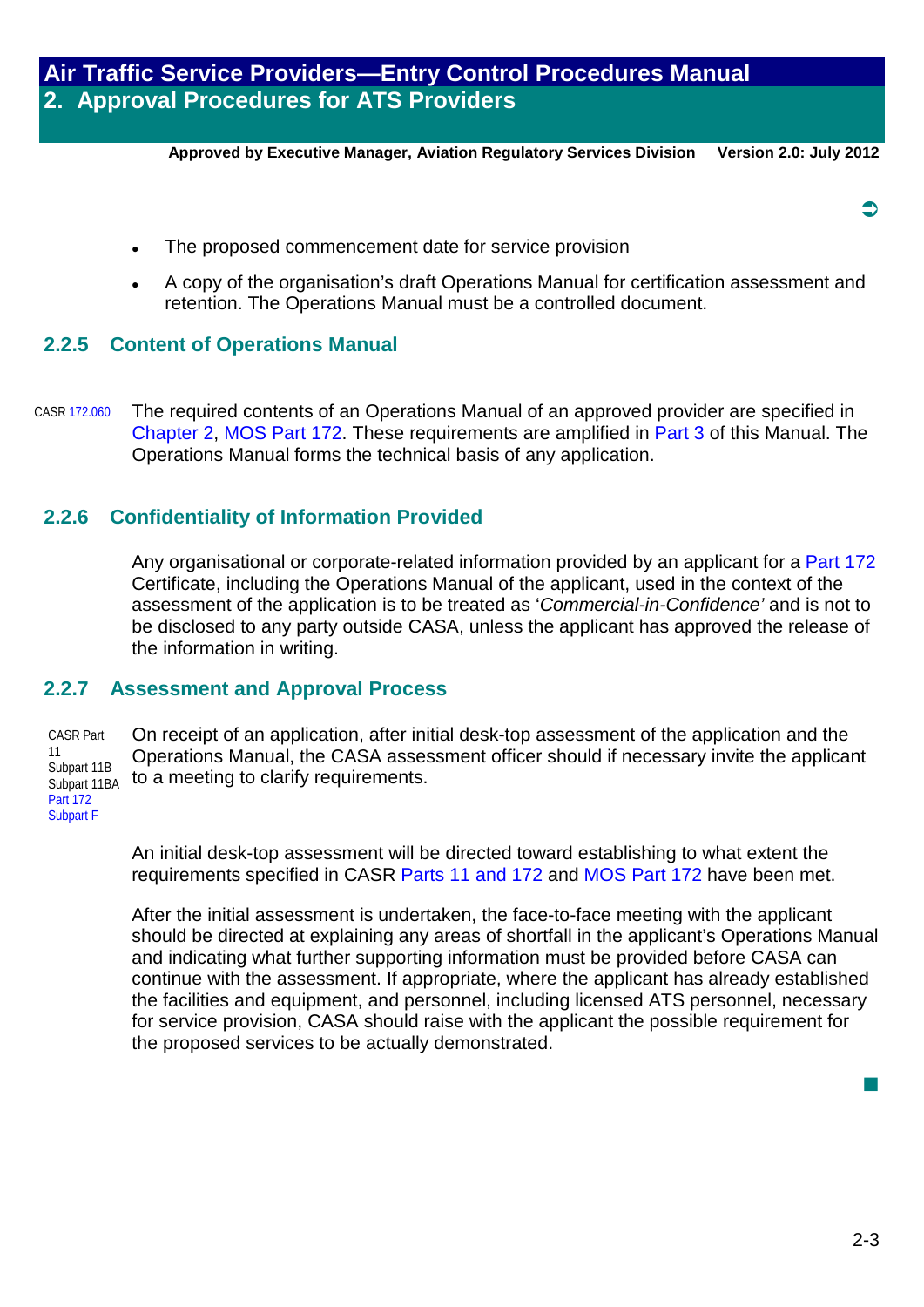**Approved by Executive Manager, Aviation Regulatory Services Division Version 2.0: July 2012**

## **2.3 Approval Process**

## **2.3.1 On Receipt of a Written Request Form from an Applicant**

CASR Part 11 Subpart 11B **Subpart** 11BA Part 172 Subpart F On receipt of a written application, carry out the following:

- Record the request in TRIM, if required.
	- Raise a new electronic file and attach the applicant's correspondence to the relevant file.
- Undertake a complete and thorough desk-top assessment of the applicant's Operations Manual for compliance against all the applicable requirements and standards of Civil Aviation Safety Regulations 1998 (CASR) Parts 11 and 172 and the MOS Part 172. Use the ATS Provider Certification Checklist (form 1136) to record the results of this assessment.

## **2.3.2 CASA May Ask for Demonstration of a Service**

CASR 11.045 172.230 When considering an application for approval, CASA may, in writing, ask the applicant to demonstrate procedures or equipment to determine whether the applicant can properly provide the air traffic services. Decide on the necessity for a demonstration of the proposed service(s). A demonstration will normally be requested if the necessary facilities are in place. If a demonstration is required, advise the applicant accordingly in writing.

It will be the normal procedure to request such a demonstration before an approval is finally given, as one of the final steps in the assessment process. If an applicant has not established the necessary facilities, equipment and personnel, final approval will normally be withheld until these are in place and the service can be demonstrated to CASA's satisfaction.

## **2.3.3 CASA May Ask the Applicant for More Information**

CASR 11.040 Decide on whether more information than has been provided by the applicant can reasonably be required, including any further information to be included in the Operations Manual, in order to complete the assessment of the application.

If it is necessary to require the applicant to provide more information or further documentation, advise the applicant accordingly in writing, clearly stating the information that is required.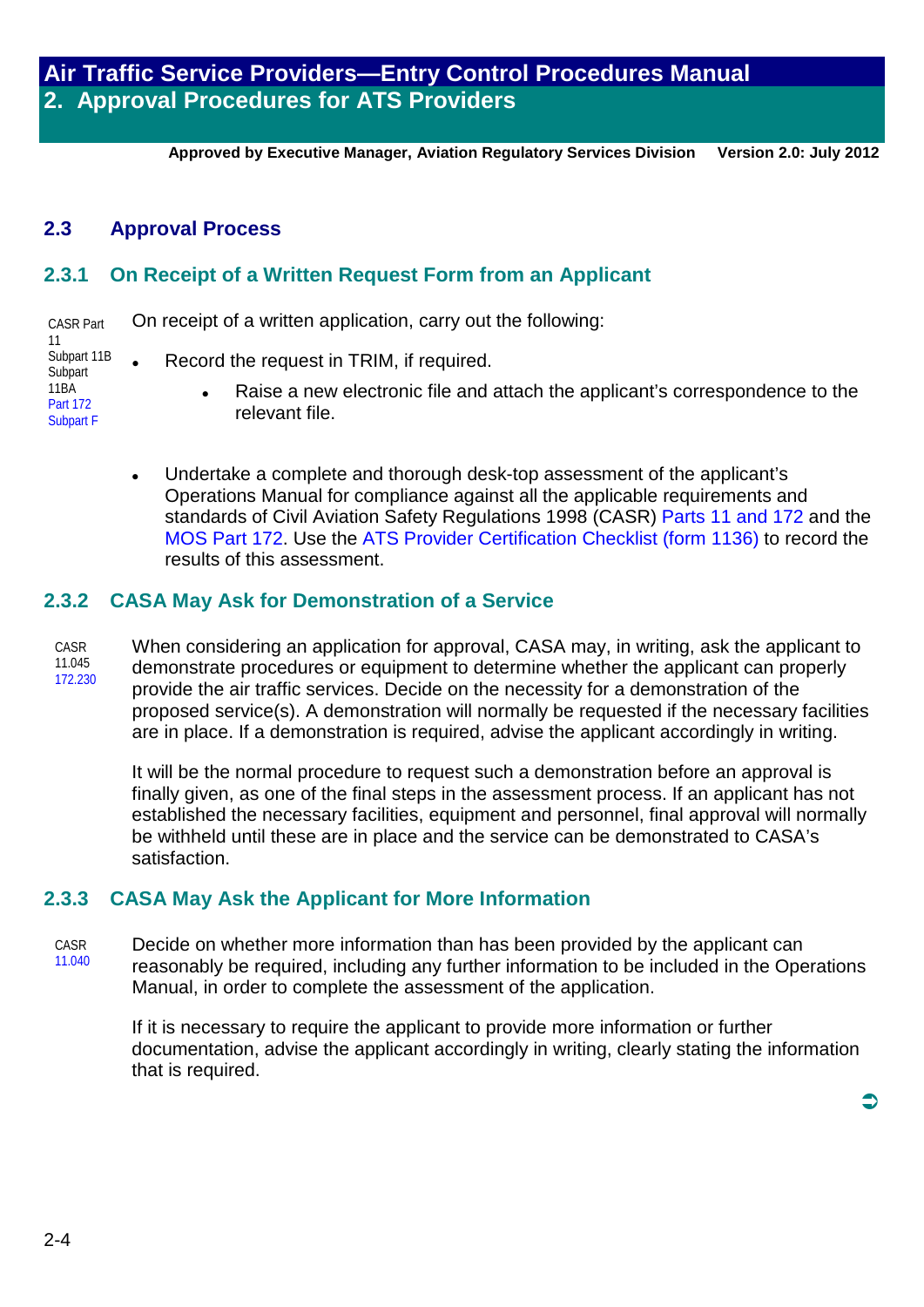**Approved by Executive Manager, Aviation Regulatory Services Division Version 2.0: July 2012**

## **2.3.4 Matters to Take into Account**

| CASR   |                                                                                    |
|--------|------------------------------------------------------------------------------------|
| 11.032 | In assessing and making a decision on any application, CASA may take into account: |
| 11.050 |                                                                                    |

- Anything in the application
- Anything in any other document submitted by the applicant
- The results of any demonstration of a service
- Anything that CASA has in its records about the applicant.

However, before taking into account anything in CASA records about an applicant, CASA must inform the applicant in writing of the substance of the information, and invite the applicant to make a written submission about such matter, within a specified, reasonable, time.

If an applicant has previously been approved as an ATS provider, and the approval was cancelled by CASA for contravention of the Act or the Regulations, the applicant must provide any available evidence tending to show that the applicant could now properly provide the air traffic services applied for.

## **2.3.5 Prepare a Letter of Approval and the Certificate**

CASR Part • 11 Subpart 11BA Prepare the letter of approval (see section 4.3) and the ATS Provider Certificate (see section 4.5) for the CASA delegate's approval.

 $\mathbb{R}^3$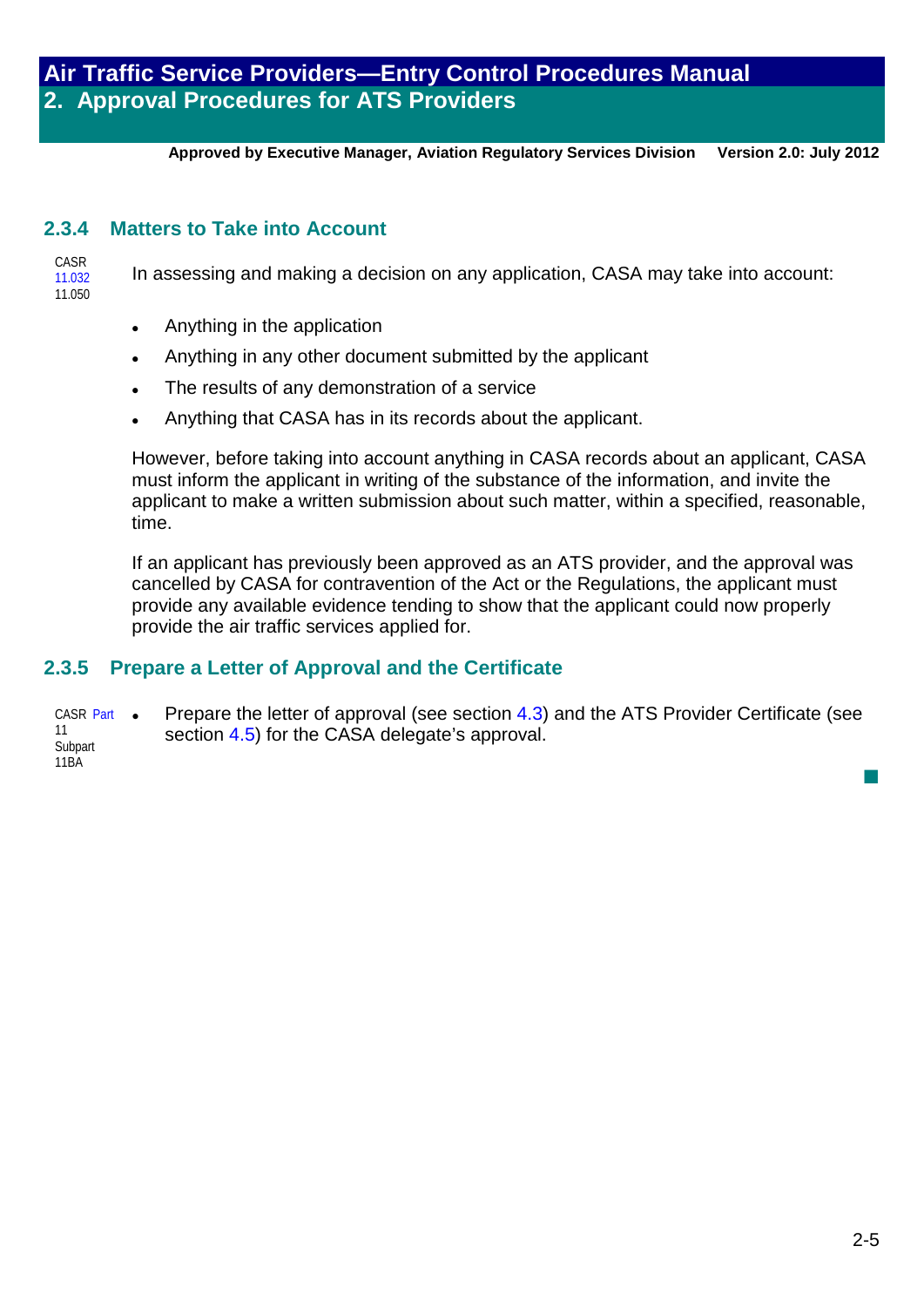**Approved by Executive Manager, Aviation Regulatory Services Division Version 2.0: July 2012**

## **2.4 ATS Approved Provider Certificate**

## **2.4.1 Content of an ATS Approved Provider Certificate**

An ATS Approved Provider Certificate is to include the following details:

- The identity of the approved provider (name and address, and if a corporation, its ACN and registered office)
- A list of those ATS services approved under the certificate, together with details of their location, and aerodrome and airspace, as applicable
- The date of approval of the Certificate
- Conditions on the Certificate; including the condition that CASA has the right to undertake a safety audit of the provider's operation at any time.

**Note**: Samples of the Certificate and Conditions are provided in Chapter 4.

CASA staff can access the template for the Certificate (form 1134) in CASAconnect (manuals\templates.htm). Print page 1 of the Certificate on stationery 401 and print page 2 (Conditions) on stationery 402.

## **2.4.2 Conditions to be Specified on the Certificate**

CASR Part 11 Subpart

- 11BA
- CASA's right to undertake safety audits as specified

As a minimum, the following conditions are to be specified on the certificate:

 CASA's right to cancel the certificate where it considers that it is justified for aviation safety.

## **2.4.3 Issue of a Certificate Cannot be Refused if CASA is Satisfied**

CASR 172.260 If a person/organisation has applied for a Certificate as an ATS Approved Provider and the applicant has demonstrated compliance, CASA must grant an approval if:

- CASA considers that the approval would not be likely to have an adverse effect on the safety of air navigation
- All the requirements under CASR Parts 11 and 172 in relation to the application have been satisfied
- No provision in Parts 11 or 172 forbids CASA approving the applicant, or makes the applicant ineligible.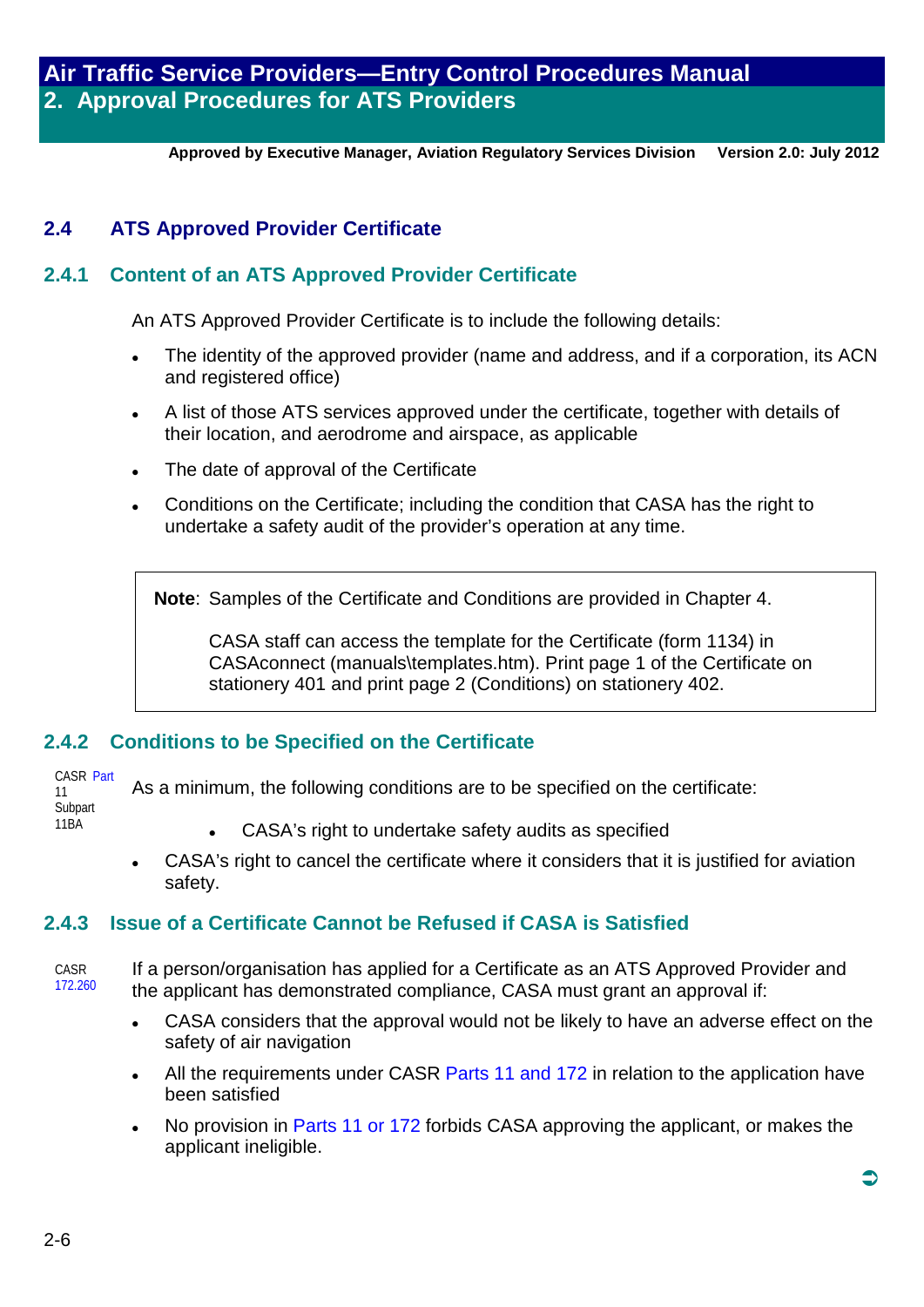#### **Approved by Executive Manager, Aviation Regulatory Services Division Version 2.0: July 2012**

However, approval would normally be withheld, where an ATS is already approved by CASA and is operating in the same airspace or the same aerodrome as that service which the applicant proposes to provide. An example of this possibility is the provision of an aerodrome control service at an aerodrome where another approved provider already provided a control service.

## **2.4.4 When the Decision about an Application Must be Made**

CASR 172.265 11.040 CASA must make a decision about an application within 6 months after receiving it. If a decision is not taken in 6 months, regulation 172,265 provides that CASA is taken to have refused the application. Note that the 6 months assessment period may be extended if CASA has made a request under 11.040 for further information. The time between when CASA makes the request and when the applicant gives CASA the information does not count in the six-month period.

## **2.4.5 Grounds for Suspension or Cancellation of Approval**

CASR 172.310, CAR (1988) 315, 320

CASA may suspend or cancel an approval if the Regulation is breached. However, CASA must be able to justify the suspension or cancellation.

Suspension is by a 'show cause' notice to the provider.

Cancellation requires CASA to provide the facts and circumstances in a show cause notice. The show cause notice must invite the provider to show in writing within a reasonable period why the approval should not be cancelled.

All proposed actions to suspend or cancel a Certificate should be coordinated with the CASA Office of Legal Counsel.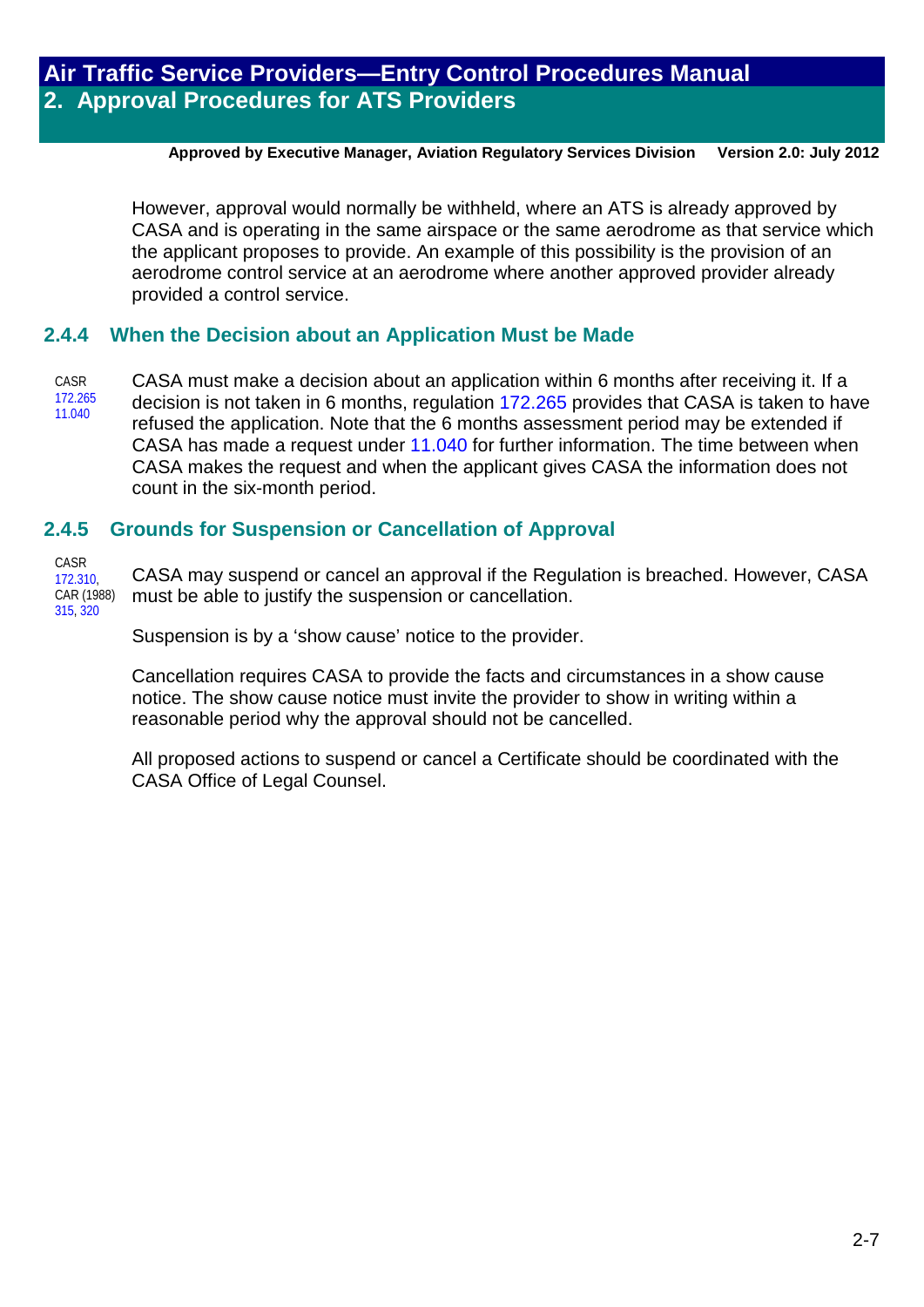**Approved by Executive Manager, Aviation Regulatory Services Division Version 2.0: July 2012**

## **2.5 Issue of ATS Approved Provider Certificate**

#### **2.5.1 Delegate Actions**

Following assessment of the application and completion of the compliance/entry control checklist—ATS Provider Certification Checklist (form 1136)—the ATS Approved Provider Certificate and the covering letter of approval are to be forwarded to the CASA Part 172 delegate for signature.

If the Part 172 delegate is satisfied that all requirements have been met, he/she will sign the approval letter.

CASA retains:

- One copy of the approved provider's Operations Manual
- A copy of the Air Traffic Service Provider Certificate.

The following documents are sent to the applicant by registered mail with a covering letter:

- CASA's approval letter
- The approved Air Traffic Service Provider Certificate.

See section 4.3 and section 4.4 respectively for the following sample letters:

- Letter of Approval of Application for Issue of an ATS Provider Certificate
- Letter of Refusal to Grant an ATS Provider Certificate.

## **2.6 Term of Air Traffic Service Provider Certificate**

Certificates will not have an expiry date included. However, a date for the review of any conditions placed on the certificate is to be included. That date will be dependent on the type and extent of the conditions that are initially placed on the Certificate, but will not be in excess of three years after the date of original issue of the Certificate.

 $\overline{\phantom{a}}$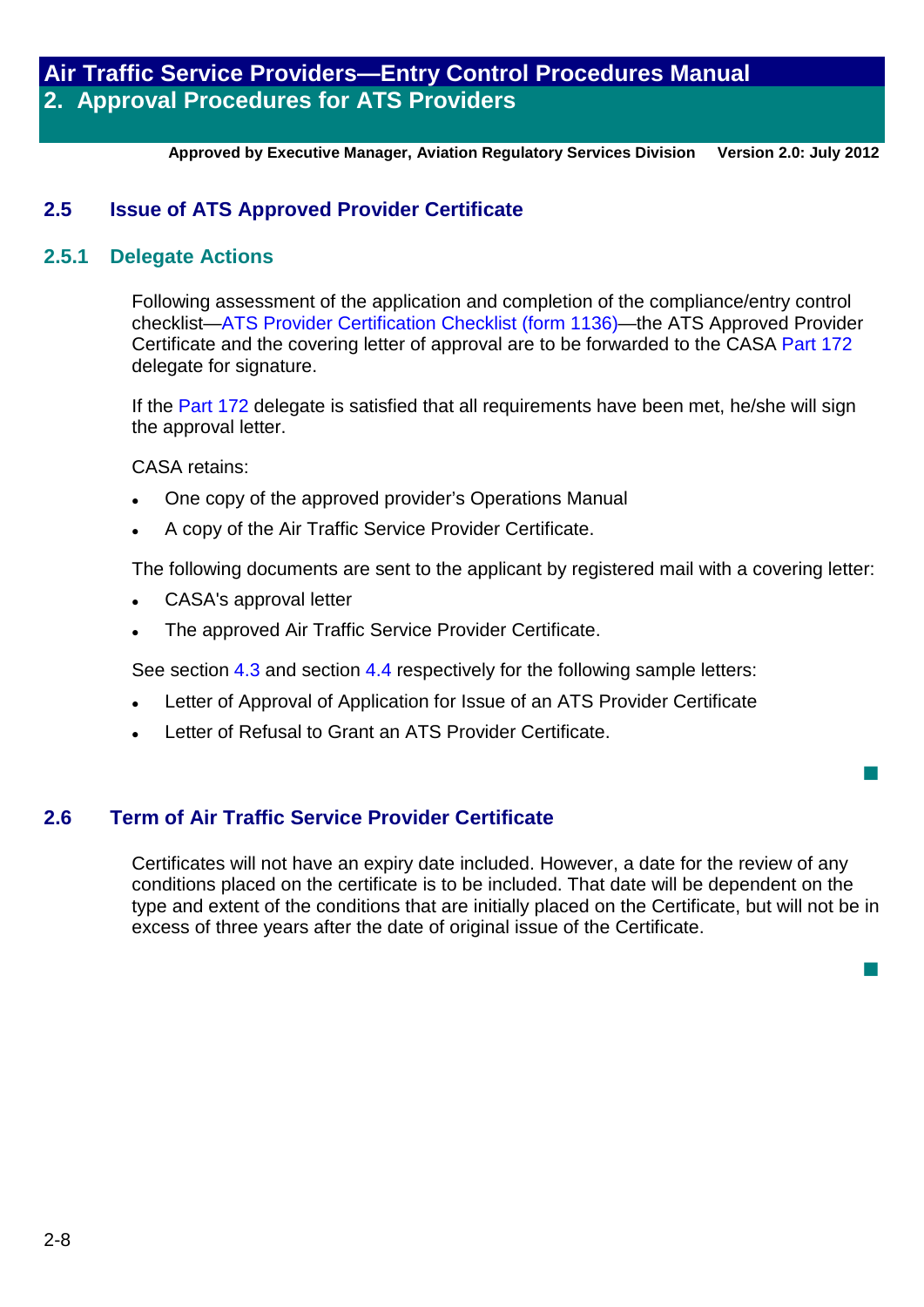**Approved by Executive Manager, Aviation Regulatory Services Division Version 2.0: July 2012**

## **2.7 Changes to Certificate**

## **2.7.1 Replacement Certificate and Imposing and Varying Conditions on a Certificate**

CASR Part 11 Subpart 11D 11.115

172.055

- If it is necessary to vary anything on a Certificate, a replacement Certificate should be issued. This will be the case where:
	- An approved provider wants to vary its Certificate
	- There is a change in the service(s) provided by an approved provider, and CASA has approved the change
	- CASA considers it necessary to add a condition or to vary any of the conditions on a Certificate.

Such a proposed change to an approved service is to be processed by CASA as a variation of the original approval. This is to be authorised by re-issue of the Air Traffic Service Provider Certificate with the amended or additional entries covering:

The change to a service

or

A new service

or

The change to a condition

or

A new condition.

It will be necessary in such cases for the approved provider to enclose any variation documentation to support the amendment to its Operations Manual.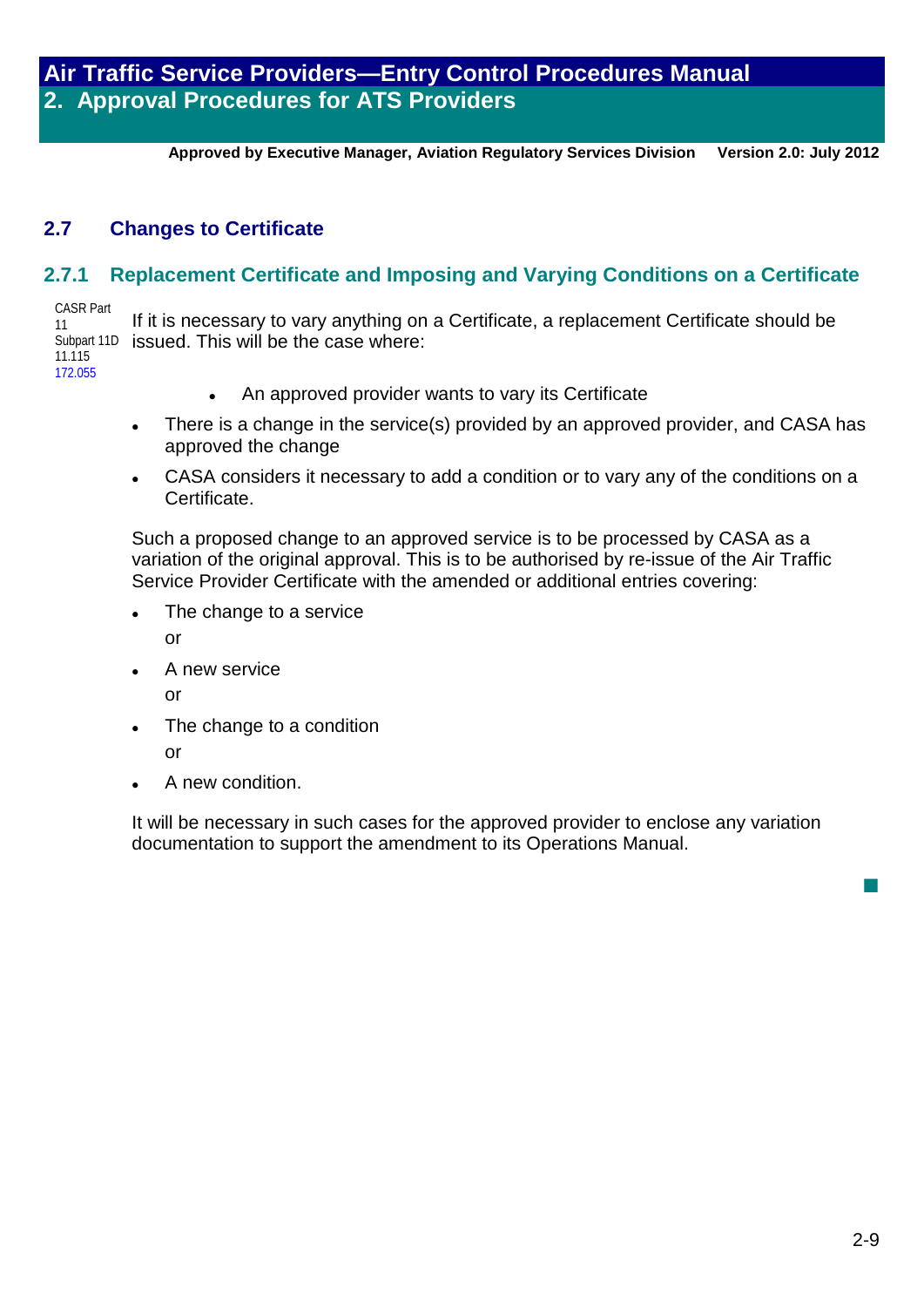**Approved by Executive Manager, Aviation Regulatory Services Division Version 2.0: July 2012**

### **3.1 Operations Manual to Contain or Refer to Information**

#### **3.1.1 Content**

CASR 172.060 The content of an Operations Manual must meet the requirements specified in Subpart C of Civil Aviation Safety Regulations 1998 (CASR) [Part 172,](http://www.casa.gov.au/scripts/nc.dll?WCMS:STANDARD::pc=PC_91027) and the Manual of Standards (MOS) [Part 172.](http://www.casa.gov.au/scripts/nc.dll?WCMS:STANDARD::pc=PC_91027)

> The items that must be included in an Operations Manual, together with a short description of the type of information to be included for each item, are listed in the following paragraphs.

CASR Part 172 requires that an ATS approved provider must ensure that any service is provided in accordance with its Operations Manual. Therefore, the importance of an applicant having an Operations Manual that adequately and appropriately addresses the mandatory contents cannot be overstated.

#### **3.1.2 Reference to Other Documents**

CASR 172.080 It is CASA policy that a requirement to include particular information in an applicant's Operations Manual may be satisfied by making reference in the Manual to that information in another document held by the applicant.

## **3.2 Organisational Structure and Functions**

#### **3.2.1 Organisational Chart**

An organisational chart of the service provider in the Operations Manual should include:

- A chart or other means of describing the provider's organisational structure
- The names and relevant qualifications, experience and positions of the principals (officers) of the organisation
- A description of the chain of command to be established by the provider with a statement of the duties and responsibilities of the supervisory positions within the organisational structure
- A statement showing how the provider determines the number of operational staff required, including the number of operational supervisory staff.

 $\overline{\phantom{a}}$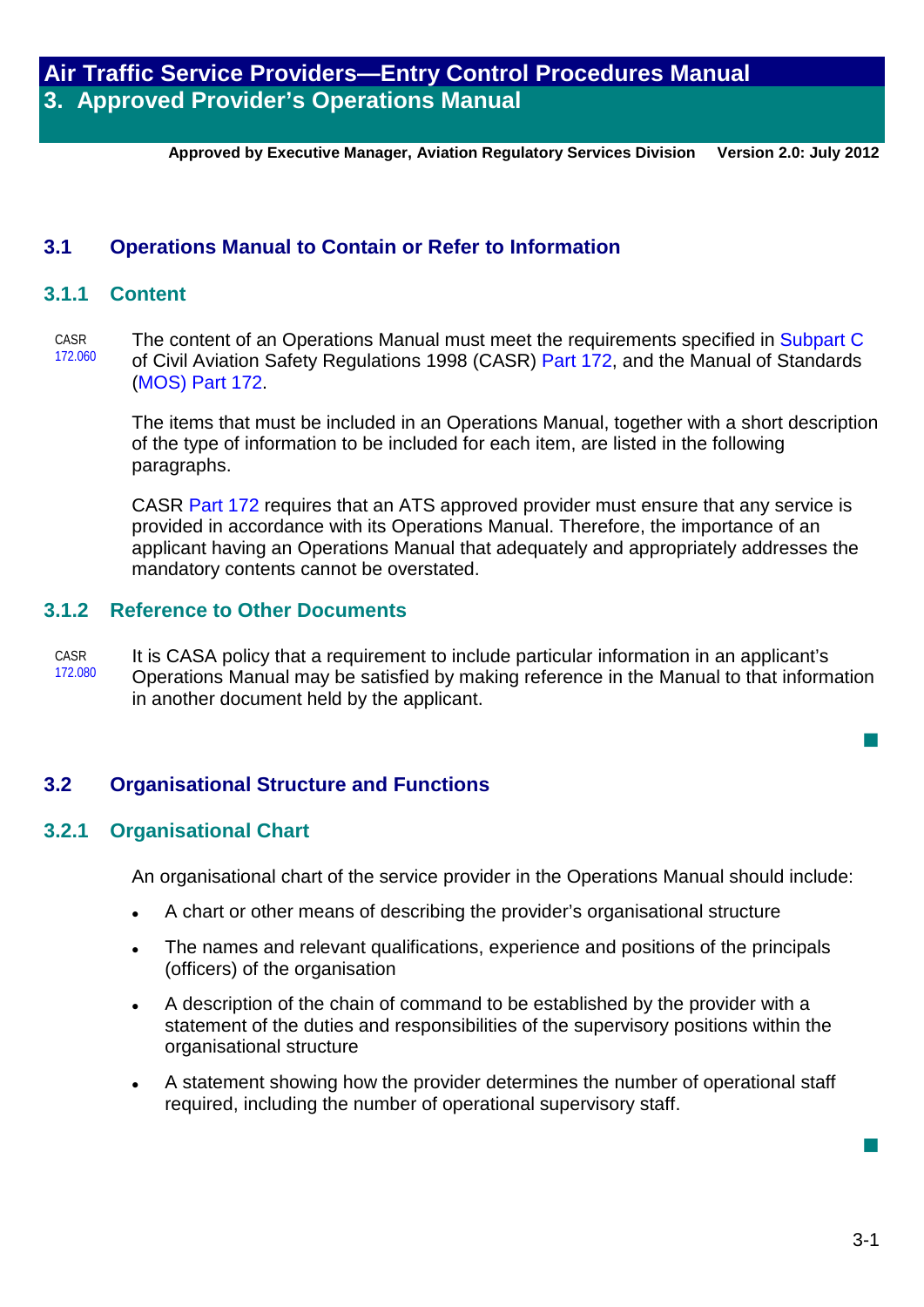**Approved by Executive Manager, Aviation Regulatory Services Division Version 2.0: July 2012**

## **3.3 Proposed Air Traffic Services**

### **3.3.1 Types of Proposed Services**

The Operations Manual should include:

- A statement setting out the Air Traffic Services, and the related functions, that the provider proposes to perform under CASR [Part 172.](http://www.casa.gov.au/scripts/nc.dll?WCMS:STANDARD::pc=PC_91027)
- The proposed hours of operations of each service.
- The airspace within which each service is to be provided. This may be by reference to the Designated Airspace Handbook or an aeronautical chart such as a VTC, ERC, etc.
- The specific location or locations in the case of distributed facilities, from which each service is to be provided.
- If the proposed service is an ATS for a controlled aerodrome:
	- A chart of the manoeuvring area of the aerodrome showing all runways, taxiways, parking areas, etc.
	- o Extract(s) from the Aerodrome Emergency Plan (AEP) relevant to the ATS functions.
	- A copy of the procedures as set out in the aerodrome manual for preventing unauthorised entry of persons or things onto the movement area of the aerodrome.
	- A copy of the procedures as set out in the aerodrome manual for the control of surface vehicles on or in the vicinity of the manoeuvring area.
- A duty statement including the functions, responsibilities, and hours of operation, of each operating position.

#### **3.3.2 Assessment of Standards**

It is important that CASA compliance officers make an assessment of the relevance and adequacy of the above standards for each service. In particular, attention should be given to organisational structure and the provision of sufficient operational staff, both at supervisory and functional level, to provide the proposed services.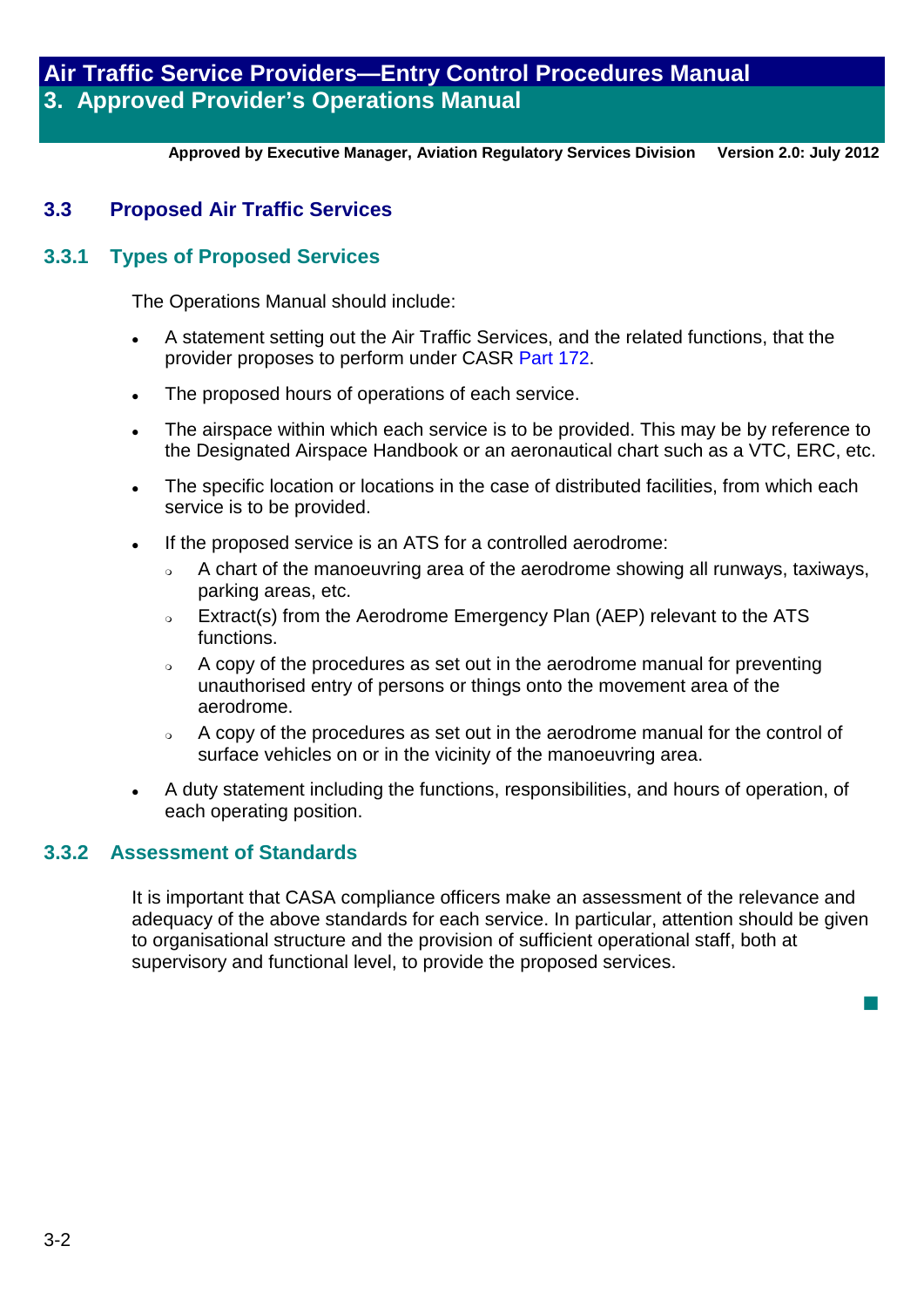**Approved by Executive Manager, Aviation Regulatory Services Division Version 2.0: July 2012**

## **3.4 Information Necessary for Service Provision**

## **3.4.1 Input Data**

The Operations Manual should include a description of the arrangements made or proposed to be made by the applicant to ensure that it has, and will continue to receive, the information necessary for providing each service.

- This requirement includes information that is both internally and externally sourced.
- The description should nominate the information requirement, its use in service provision, its source, and the means of its transfer, receipt and display.
- The integrity levels of the data should also be defined, and be consistent with its operational criticality.
- Data that is sourced from another approved Part 172 provider, or is in electronic form from an approved Part 171 provider, can be considered to be adequate in respect to integrity.

## *Examples of Data Sources*

Examples of data sources normally required are:

- 
- AIS AFTN
- NOTAM <br>• Meteorological information Meteorological way
- Voice coordination with adjacent Part 172 providers
- Aerodrome works and administration coordination<br>I local and remote radar data
- 
- Information concerning volcanic activity
- 
- 
- Meteorological warning service
- . Information on aerodrome conditions and the operational status of facilities and navigation aids
- ARFFS coordination
- Information on unmanned free balloons<br>• Information concerning radioactive
- material and toxic chemical clouds.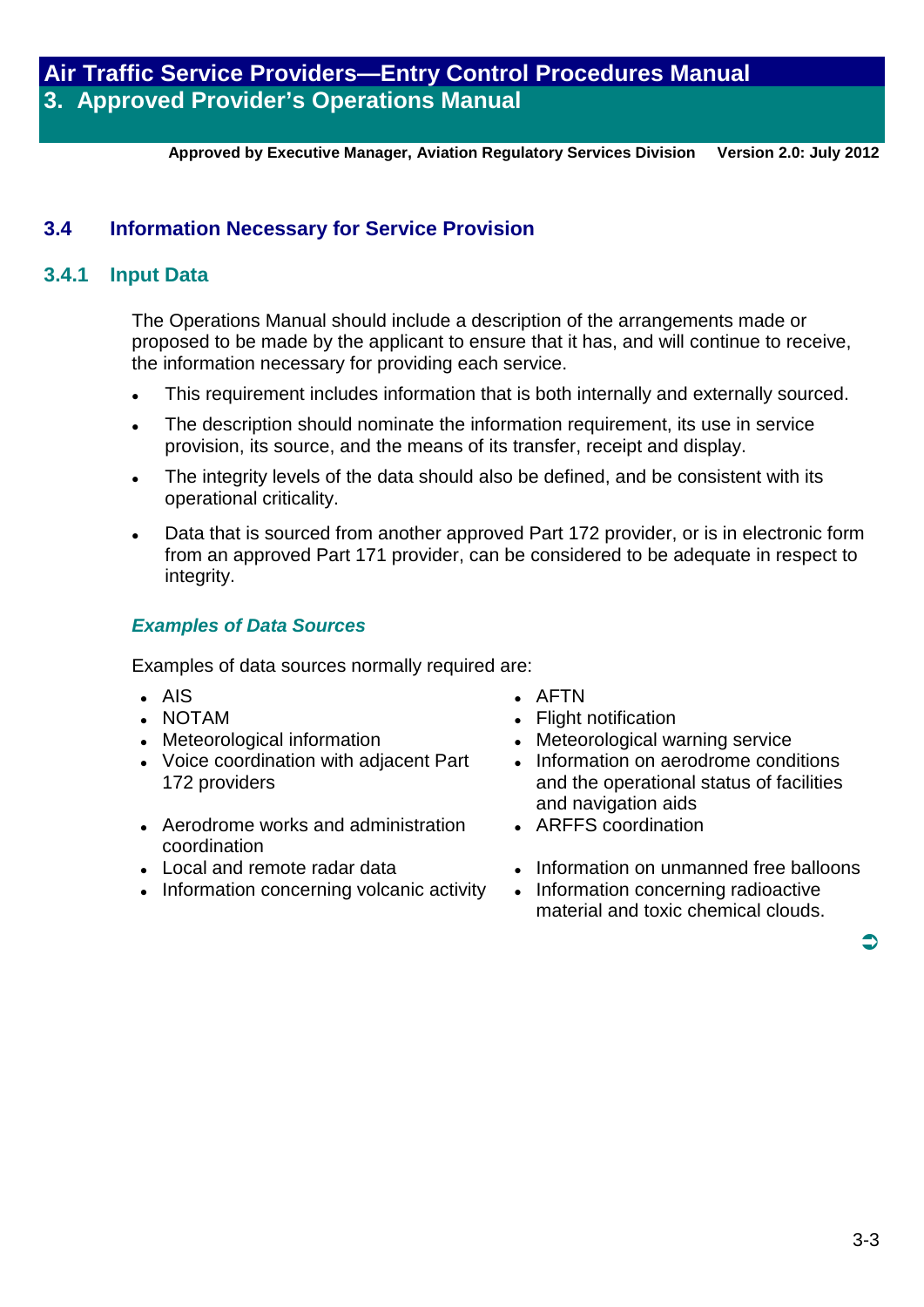**Approved by Executive Manager, Aviation Regulatory Services Division Version 2.0: July 2012**

#### **3.4.2 Output Data**

The Operations Manual should include a description of the arrangements made or proposed to be made by the applicant to ensure that it can, and will continue to be able to, provide the information in relation to its air traffic services to other organisations whose functions reasonably require that information (e.g. other ATS units and centres).

- The description should nominate the information requirement and recipient, and the means of its transfer.
- The integrity levels of the data should also be defined, and be consistent with the provider's operational criticality.
- Examples of data recipients could normally be:
	- <sub>o</sub> AIS
	- Adjacent Part 172 providers
	- Aerodrome administration
	- a ARFFS
	- o The Part 171 provider
	- Other Government Agencies.

#### **3.4.3 Provider's Record Keeping System**

The Operations Manual must include the requirement for a record keeping system that covers identification, collection, indexing, storage, security, maintenance, access and disposal of records necessary for the provision of air traffic services.

The records systems must provide an accurate chronicle of ATS activities for the purpose of reconstruction of events for air safety investigation or for system safety analysis within the Safety Management System.

The type of records to be kept, and the time of retention, is specified in the MOS.

Assessing officers should ensure that the applicant has a system in place that will cover all the record types required, including operational voice records.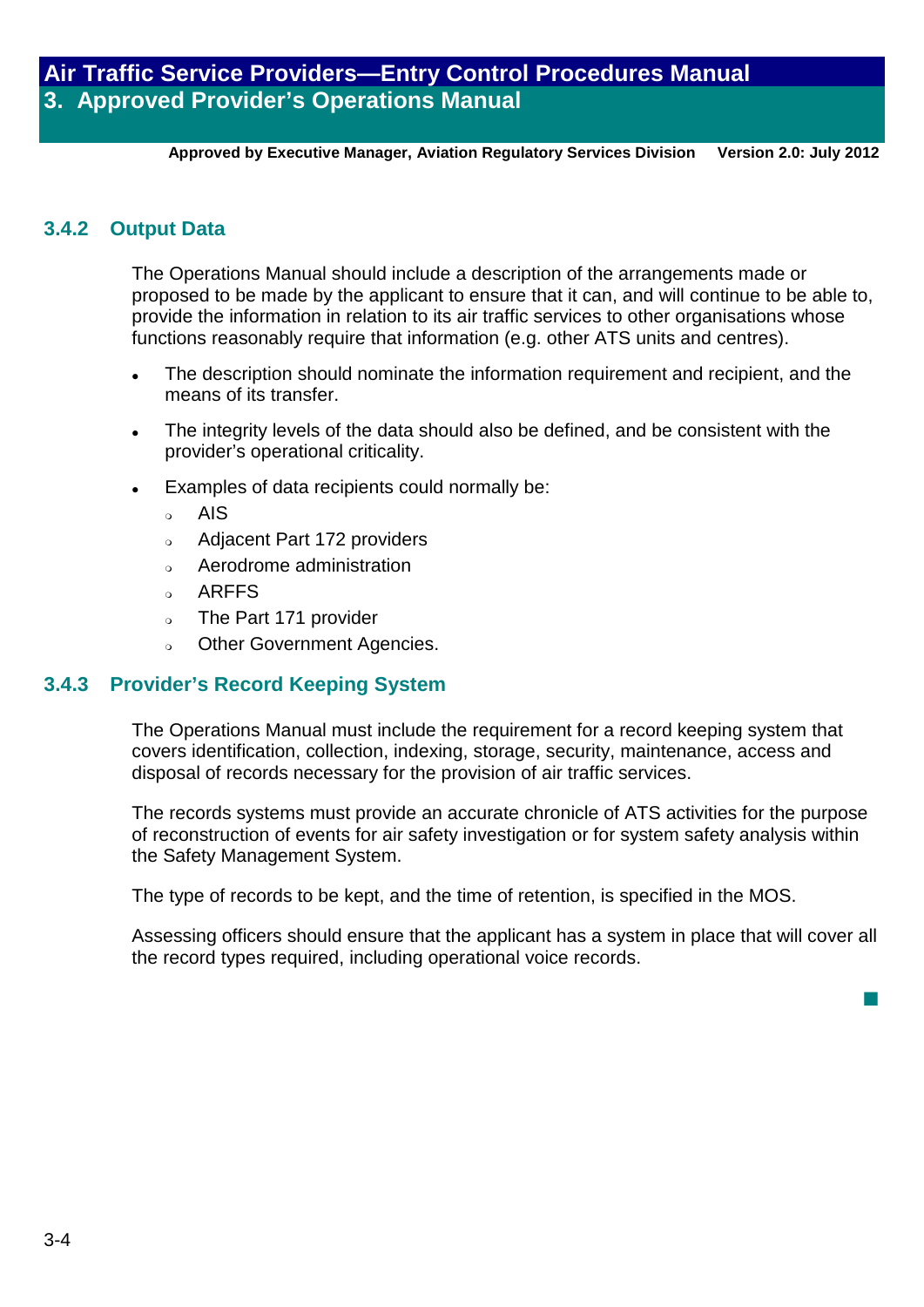**Approved by Executive Manager, Aviation Regulatory Services Division Version 2.0: July 2012**

## **3.5 Agreements with Other Organisations**

An Operations Manual must contain a copy of any agreement with other bodies entered into by the provider in relation to the provision of any of the air traffic services.

The following agreements will normally be required:

#### **3.5.1 Provider Agreement**

An agreement with a Part 171 provider, or a prospective Part 171 provider, that provides, or is proposing to provide, the aeronautical telecommunication facilities required for ATS provision. This will not be applicable in the situation where the Part 171 applicant is also the applicant for the supporting Part 171 service.

#### **3.5.2 Aerodrome Operator Agreement**

Such an agreement will be necessary in the situation where the Part 172 applicant is proposing to provide an air traffic service at a controlled aerodrome. The provider must have an agreement with the aerodrome operator covering the arrangements for controlling aircraft, vehicles, boats, and people on the manoeuvring area of the aerodrome. Where the facilities necessary for ATS provision, such as a control tower, are the property of the aerodrome, the use of the facilities by the applicant should also be covered by the agreement.

CASA should not approve a Part 172 provider that intends to use aerodrome-owned facilities unless there is an agreement with the owner.

#### **3.6 Safety Management System**

The Safety Management System (SMS) described in the Operations Manual and adopted by the organisation must comply with all the standards encompassed in MOS Part 172.

The SMS is an important component of an ATS provider's operation. It should be an indication of the safety culture of an organisation as it defines the policies, procedures and practices for managing the safety of the provision of ATS, and managing any changes in the provision.

The SMS should include the processes proposed for management review of its SMS, and the implementation of corrective action as necessary.

CASA assessing officers should take into account the type of service that is proposed by the provider in considering the adequacy of the SMS.

 $\mathbb{R}^3$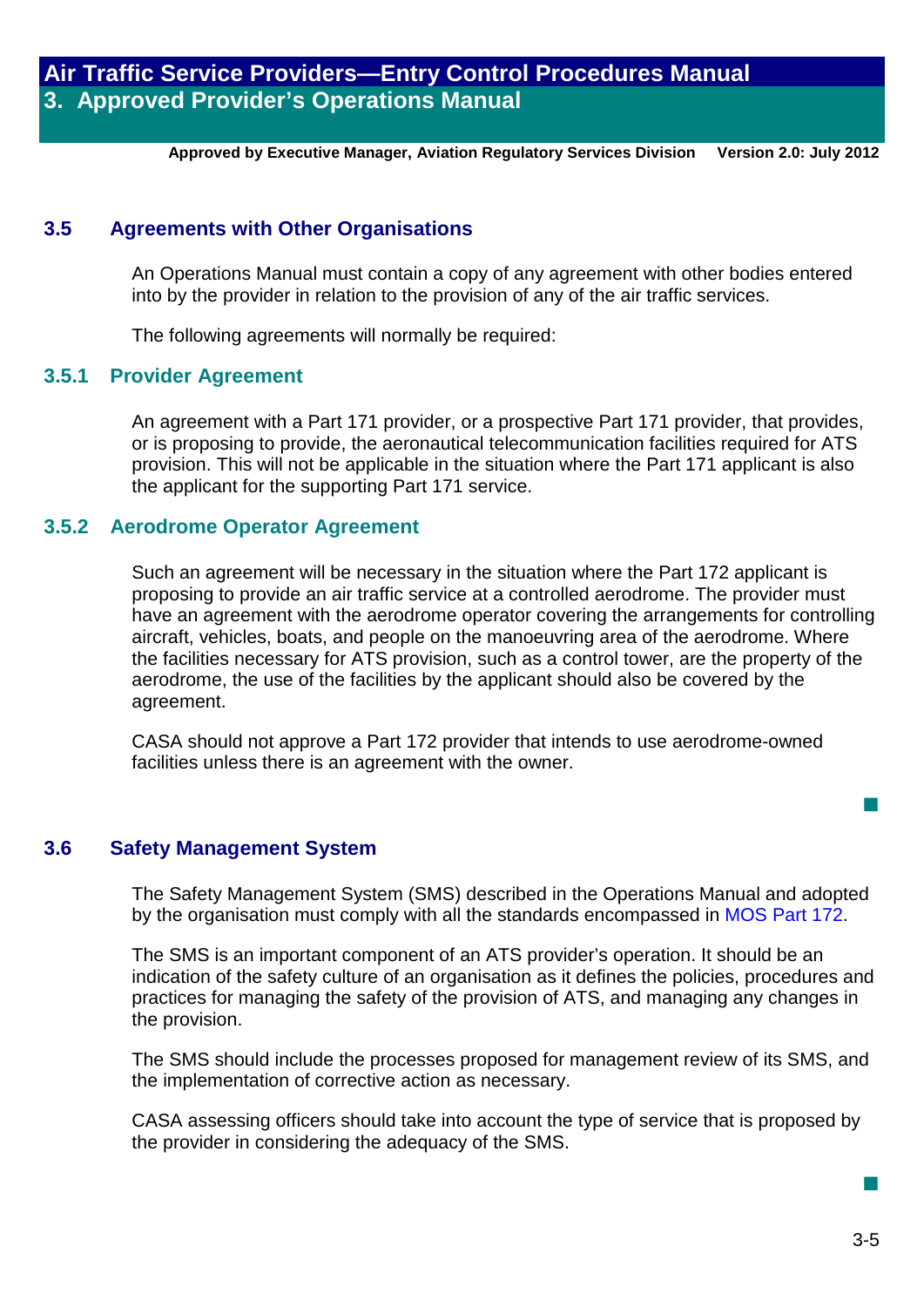**Approved by Executive Manager, Aviation Regulatory Services Division Version 2.0: July 2012**

### **3.7 Security Program**

CASR (172.155 An applicant must establish a security program that minimises the risk of unauthorised access, entry by animals or malicious damage to a service or facilities. The security program is to be in accordance with the standards in CASR 172.155, and Chapter 8 of MOS Part 172.

> Where an aerodrome owner primarily controls the security of an ATS facility, the Operations Manual should include that as an element of the security program.

#### **3.8 Disseminating Information to Staff**

The Operations Manual must contain a description of the procedures and documentation to be adopted and used by the applicant to provide its staff with information on:

 $\overline{\phantom{a}}$ 

 $\mathbb{R}^3$ 

 $\overline{\phantom{a}}$ 

- The relevant standards for service provision, including the ICAO standards in Annex 11 and Annex 10 Vol II, ICAO PANS ATM (Doc 4444) and Chapter 10 of MOS Part 172
- Operational instructions to staff
- Operational changes that are to be conveyed to staff.

## **3.9 Provider's Training and Checking Program**

CASR ( Part 65 Part 143 The Operations Manual must detail a provider's training and checking program and provide assurance that any individual performing any functions in air traffic services is competent to perform that function.

> It is important that the applicant's proposed training and checking program covers all elements in Chapter 5 of MOS Part 172 and requirements of CASR Parts 65 and 143.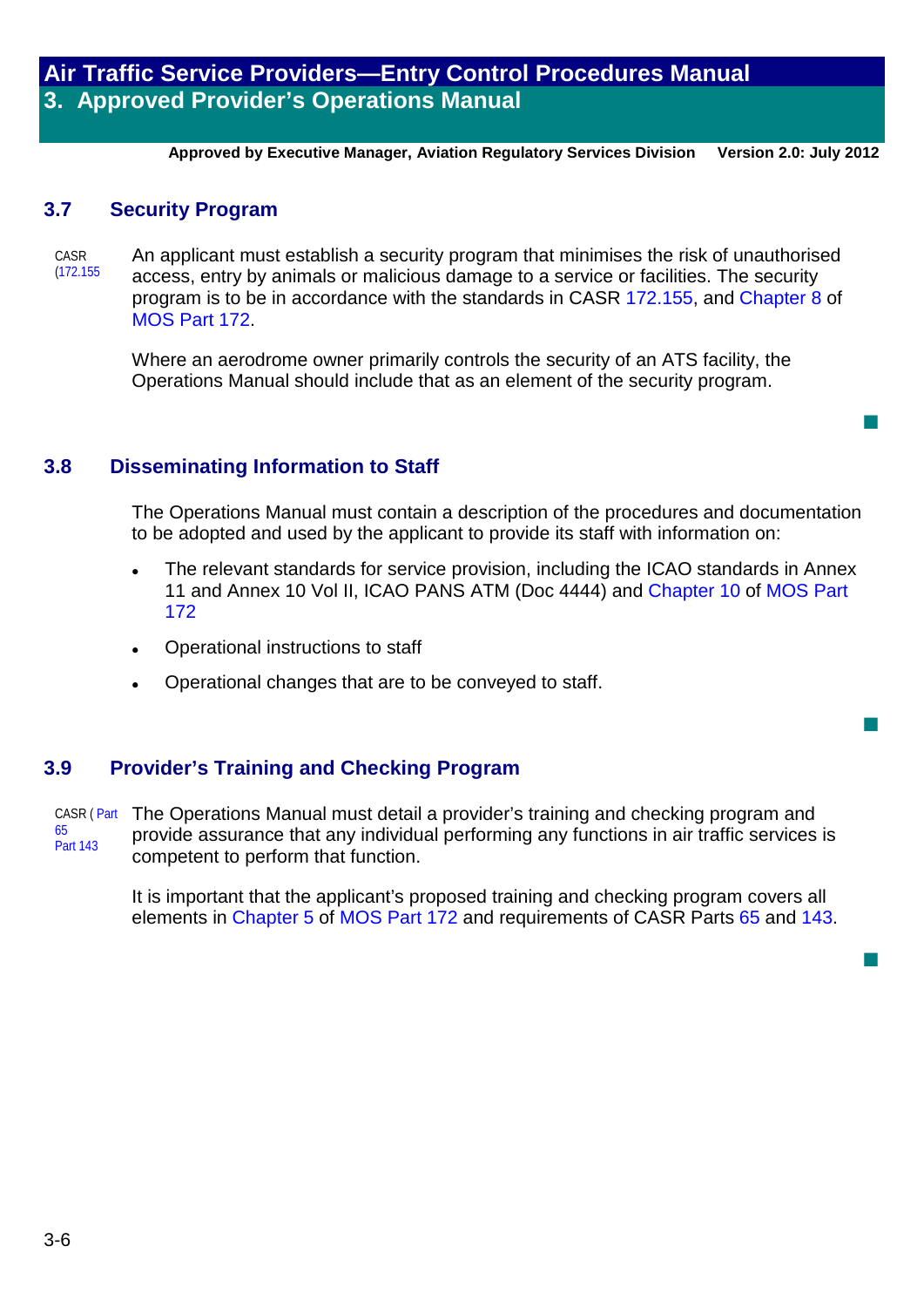**Approved by Executive Manager, Aviation Regulatory Services Division Version 2.0: July 2012**

## **3.10 Commissioning New Facilities, Equipment and Services**

Under this requirement, the Operations Manual should describe the processes for the installation, commissioning and transition into service phases of new facilities, equipment and services, and provide evidence, arguments and assumptions for acceptance of the operational performance and the safety of the facility, equipment, procedure or service.

The safety issues must establish that the design objectives in respect to performance and safety have actually been met, or if not met, that appropriate corrective actions and/or risk mitigation has been implemented.

There should be a process for sign-off authorisation by authorities responsible for the design, performance, operation and maintenance of the new system, prior to it being commissioned.

Advisory Circular CAAP 1 provides guidance on when a safety case may be required.

## **3.11 Revising the Operations Manual**

An applicant must include in the Operations Manual the processes proposed for the preparation, authorisation and issue of amendments to its Operations Manual.

The Operations Manual must be a controlled document and, therefore, the amendment process must similarly be controlled.

 $\overline{\phantom{a}}$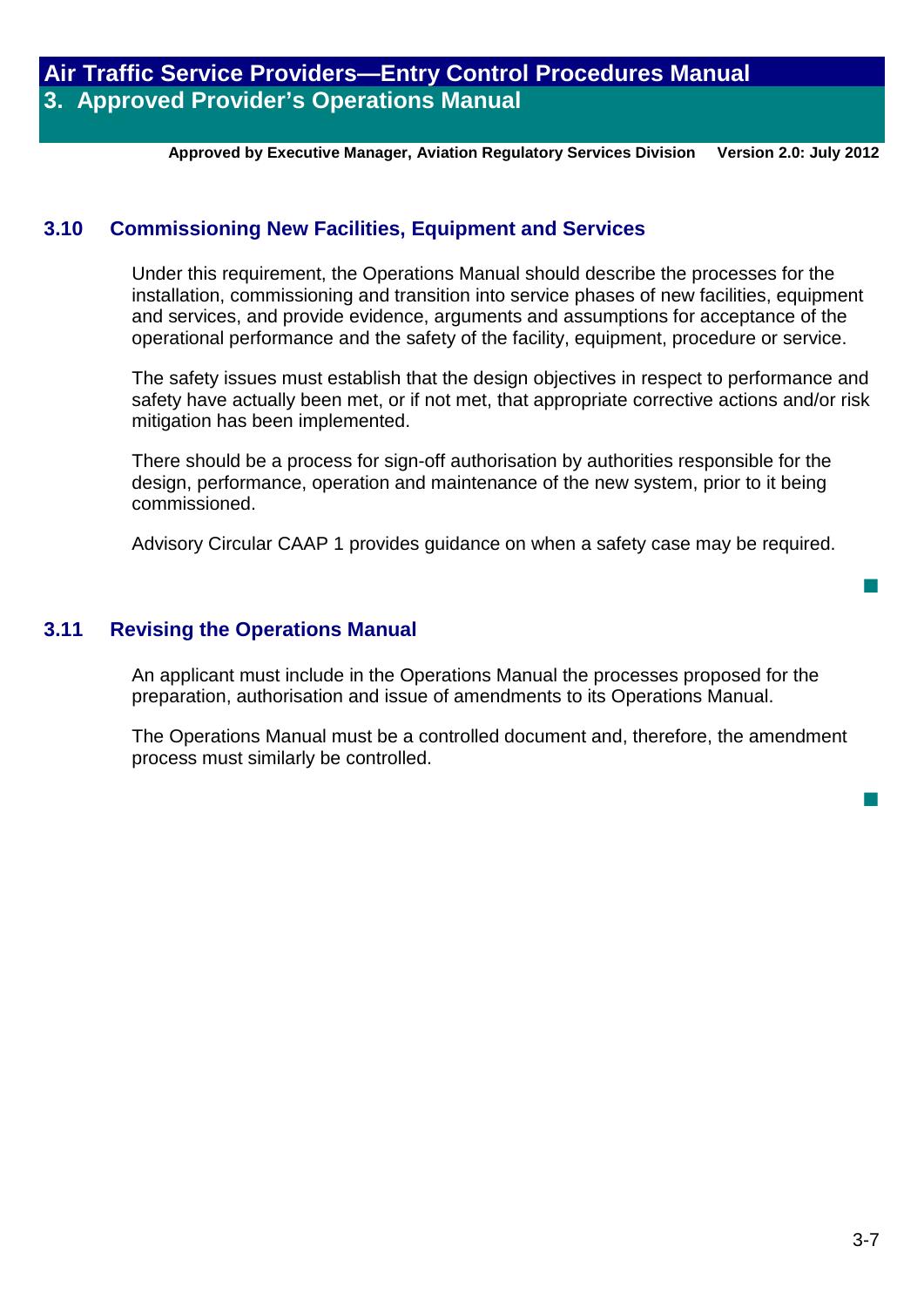**Approved by Executive Manager, Aviation Regulatory Services Division Version 2.0: July 2012**

## **4.1 ATS Provider Application Form**

This application form [\(form 1135\)](http://casa.gov.au/manuals/regulate/atsp/form1135.pdf) can be accessed on the CASA Website.

|                                                                          |                                                                                       | Reference: CASR Part 172 |  |  |  |  |
|--------------------------------------------------------------------------|---------------------------------------------------------------------------------------|--------------------------|--|--|--|--|
| <b>SECTION A: APPLICANT DETAILS</b><br>Person/Company Name               | <b>Registered Address</b>                                                             | ACN                      |  |  |  |  |
|                                                                          |                                                                                       |                          |  |  |  |  |
|                                                                          |                                                                                       |                          |  |  |  |  |
| Names of Officers if Company                                             | Postal Address                                                                        | Telephone No.            |  |  |  |  |
|                                                                          |                                                                                       |                          |  |  |  |  |
|                                                                          |                                                                                       |                          |  |  |  |  |
|                                                                          |                                                                                       |                          |  |  |  |  |
|                                                                          |                                                                                       |                          |  |  |  |  |
|                                                                          |                                                                                       |                          |  |  |  |  |
| Location of proposed Part 172 operation:                                 | SECTION B: OPERATIONAL DETAILS TO BE PROVIDED TO CASA WITH APPLICATION                |                          |  |  |  |  |
| Air Traffic Service(s) to be provided:                                   |                                                                                       |                          |  |  |  |  |
|                                                                          |                                                                                       |                          |  |  |  |  |
|                                                                          |                                                                                       |                          |  |  |  |  |
| Daily hours of service:<br>Proposed commencement date:                   |                                                                                       |                          |  |  |  |  |
| <b>Organisation Chart:</b><br>Provided Yes / No                          |                                                                                       |                          |  |  |  |  |
| Yes / No<br><b>Operations Manual:</b><br>Provided                        |                                                                                       |                          |  |  |  |  |
|                                                                          |                                                                                       |                          |  |  |  |  |
| Are facilities installed and operative?                                  | Yes / No                                                                              |                          |  |  |  |  |
| Has staff been engaged?                                                  |                                                                                       |                          |  |  |  |  |
| Can services be demonstrated?                                            |                                                                                       |                          |  |  |  |  |
|                                                                          | Documentary evidence in support of all matters in this application may be requested   |                          |  |  |  |  |
|                                                                          |                                                                                       |                          |  |  |  |  |
| SECTION C: LIST OF NON-COMPLIANCES WITH CASR 172<br>Reference            | Details and reason for non-compliance                                                 |                          |  |  |  |  |
| (Attach list if insufficient space)                                      |                                                                                       |                          |  |  |  |  |
|                                                                          |                                                                                       |                          |  |  |  |  |
|                                                                          |                                                                                       |                          |  |  |  |  |
|                                                                          |                                                                                       |                          |  |  |  |  |
| <b>SECTION D: DECLARATION</b>                                            |                                                                                       |                          |  |  |  |  |
| On behalf of                                                             |                                                                                       |                          |  |  |  |  |
| I hereby apply for CASA approval as an ATS Approved Provider.<br>Signed: |                                                                                       |                          |  |  |  |  |
|                                                                          | My authority to act on behalf of the applicant is: West and the state of the state of |                          |  |  |  |  |
| Name of person making the declaration:                                   |                                                                                       |                          |  |  |  |  |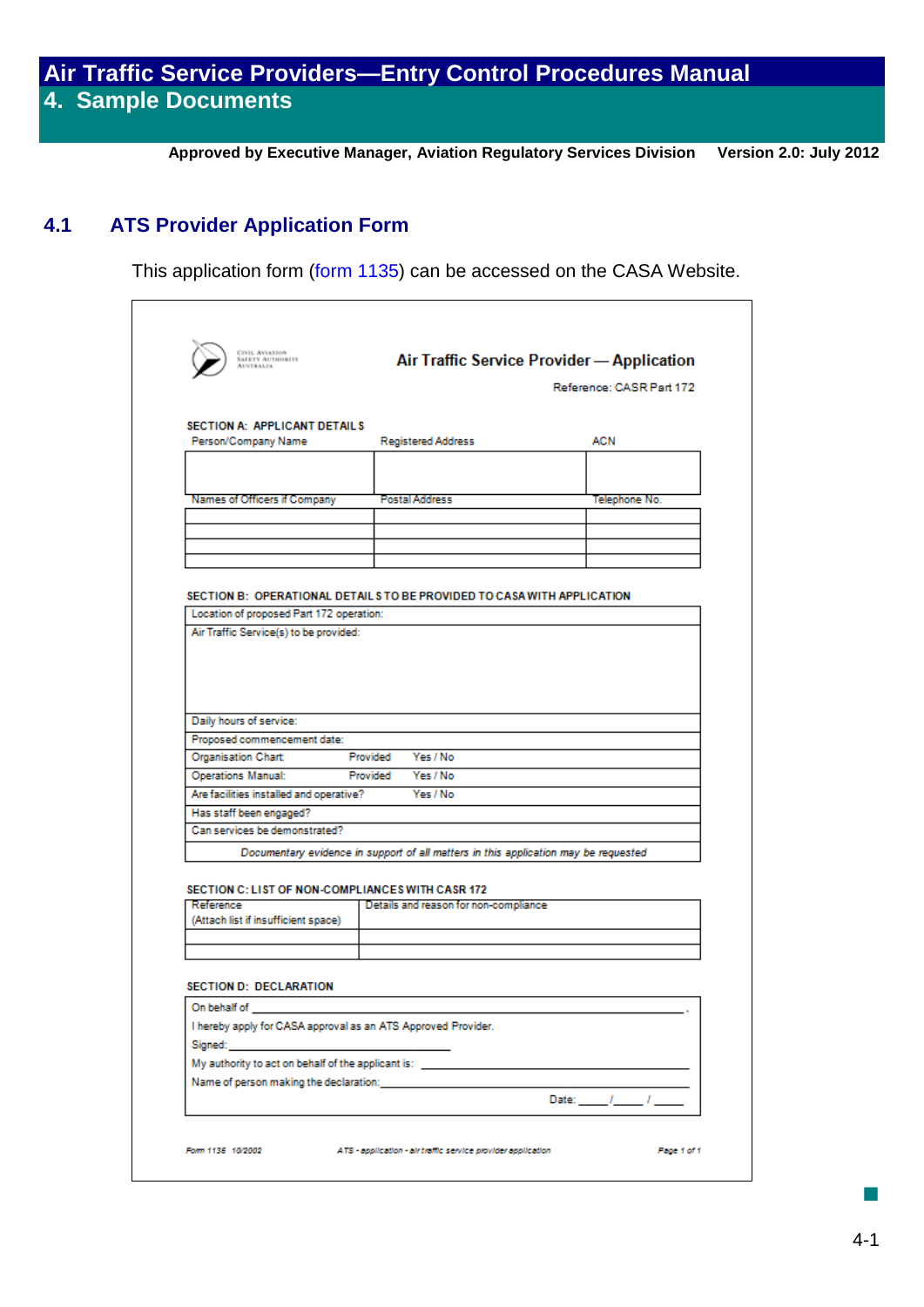**Approved by Executive Manager, Aviation Regulatory Services Division Version 2.0: July 2012**

 $\overline{\phantom{a}}$ 

## **4.2 Letter of Response to Application for a Certificate**

CASA can access templates for the sample letters, certificate and conditions below on CASAconnect. (Follow the links **Forms + Manuals** then **Certificates and Templates**.)

Title: Microsoft Word - form1131\_sample.doc Creator: PScript5.dll Version 5.2 Previe This EPS picture was not saved with a preview included in it. Comment: This EPS picture will print to a PostScript printer, but not to other types of printers.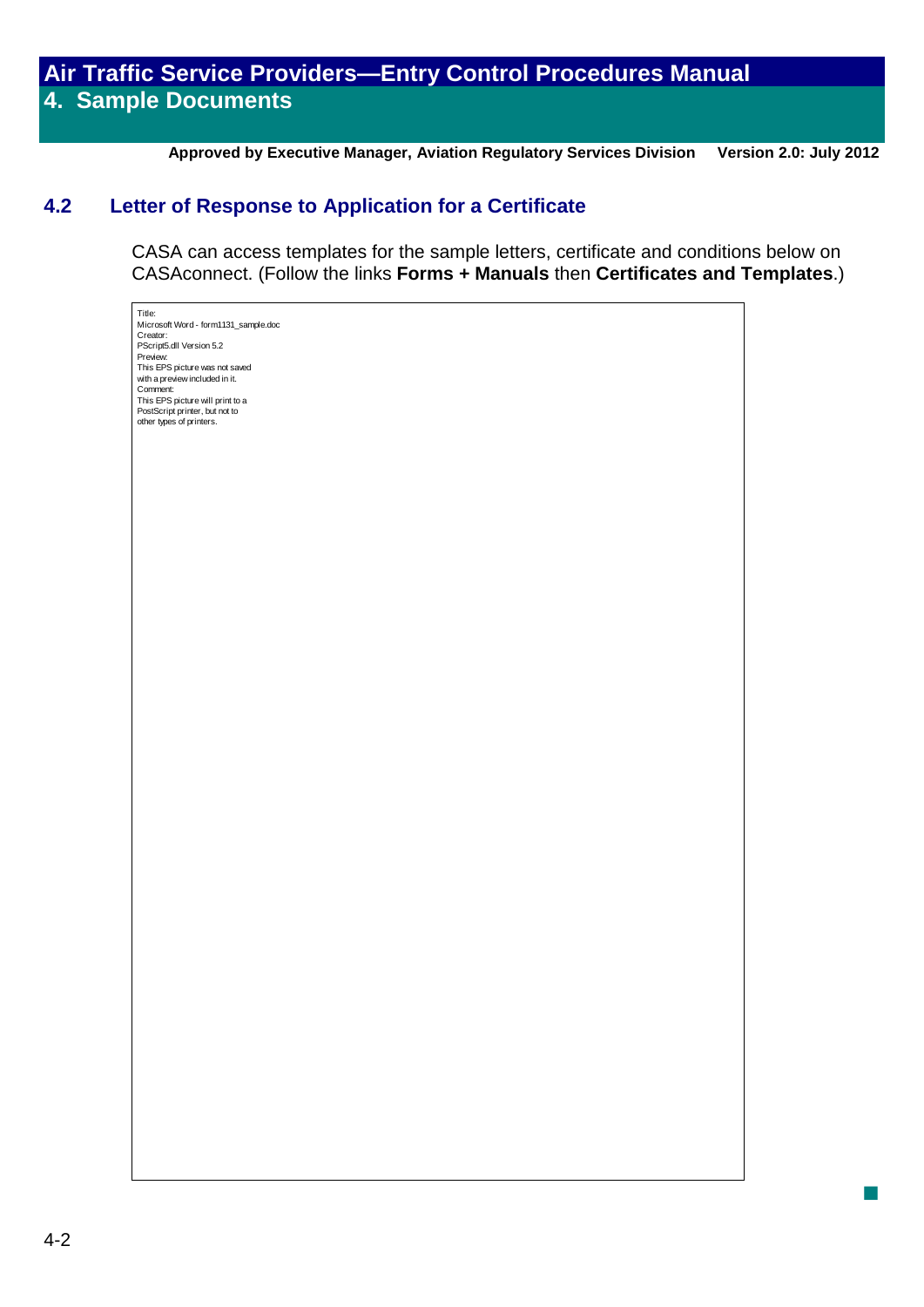**Approved by Executive Manager, Aviation Regulatory Services Division Version 2.0: July 2012**

## **4.3 Letter to Grant an ATS Provider Certificate**

Title: Microsoft Word - form1133\_sample.doc Creator: PScript5.dll Version 5.2 Preview: This EPS picture was not saved with a preview included in it. Comment: This EPS picture will print to a PostScript printer, but not to other types of printers.

 $\mathbb{R}^3$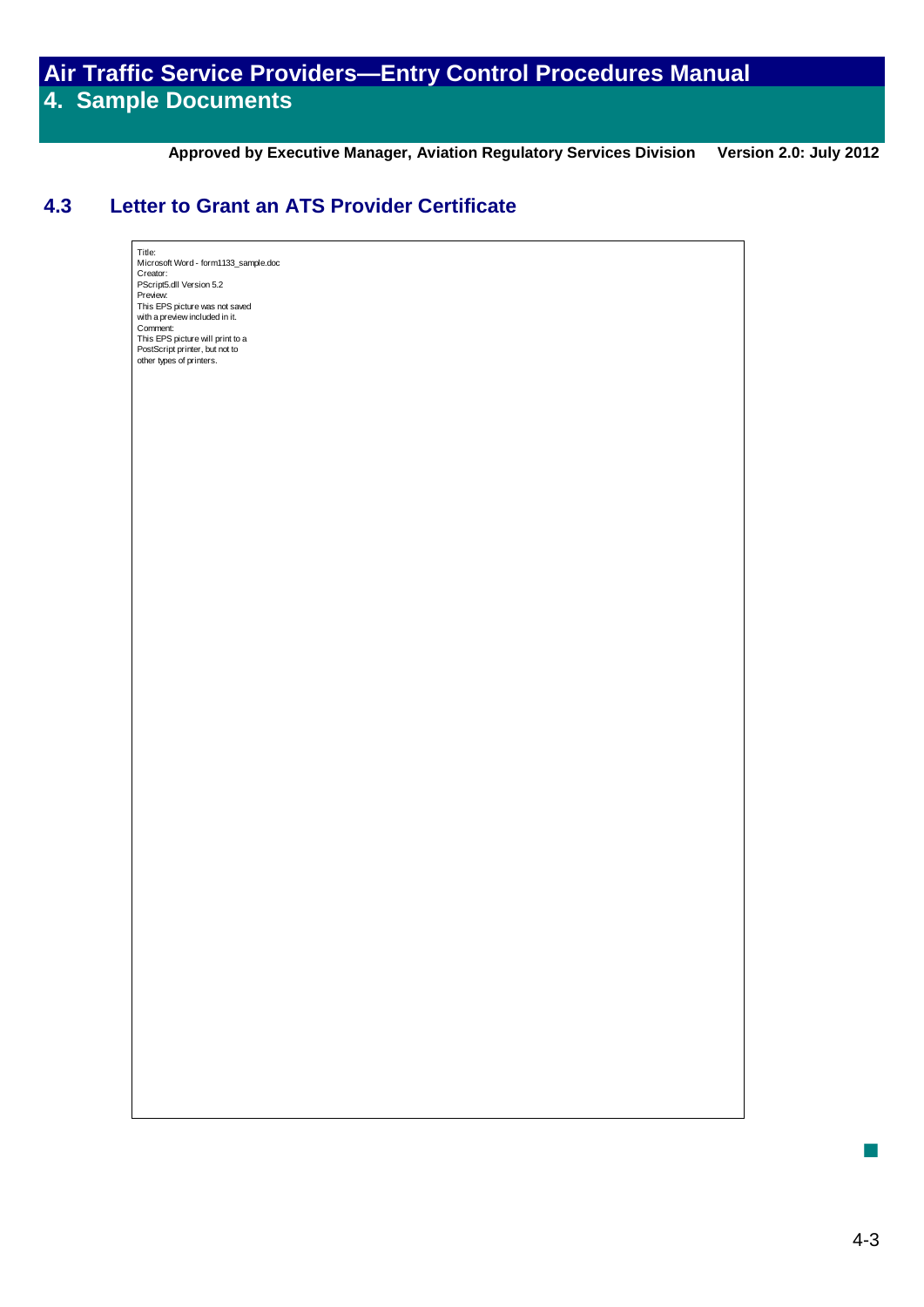**Approved by Executive Manager, Aviation Regulatory Services Division Version 2.0: July 2012**

T,

## **4.4 Letter of Refusal to Grant a Certificate**

Title: Microsoft Word - form1132\_sample.doc Creator: PScript5.dll Version 5.2 Preview: This EPS picture was not saved with a preview included in it. Comment: This EPS picture will print to a PostScript printer, but not to other types of printers.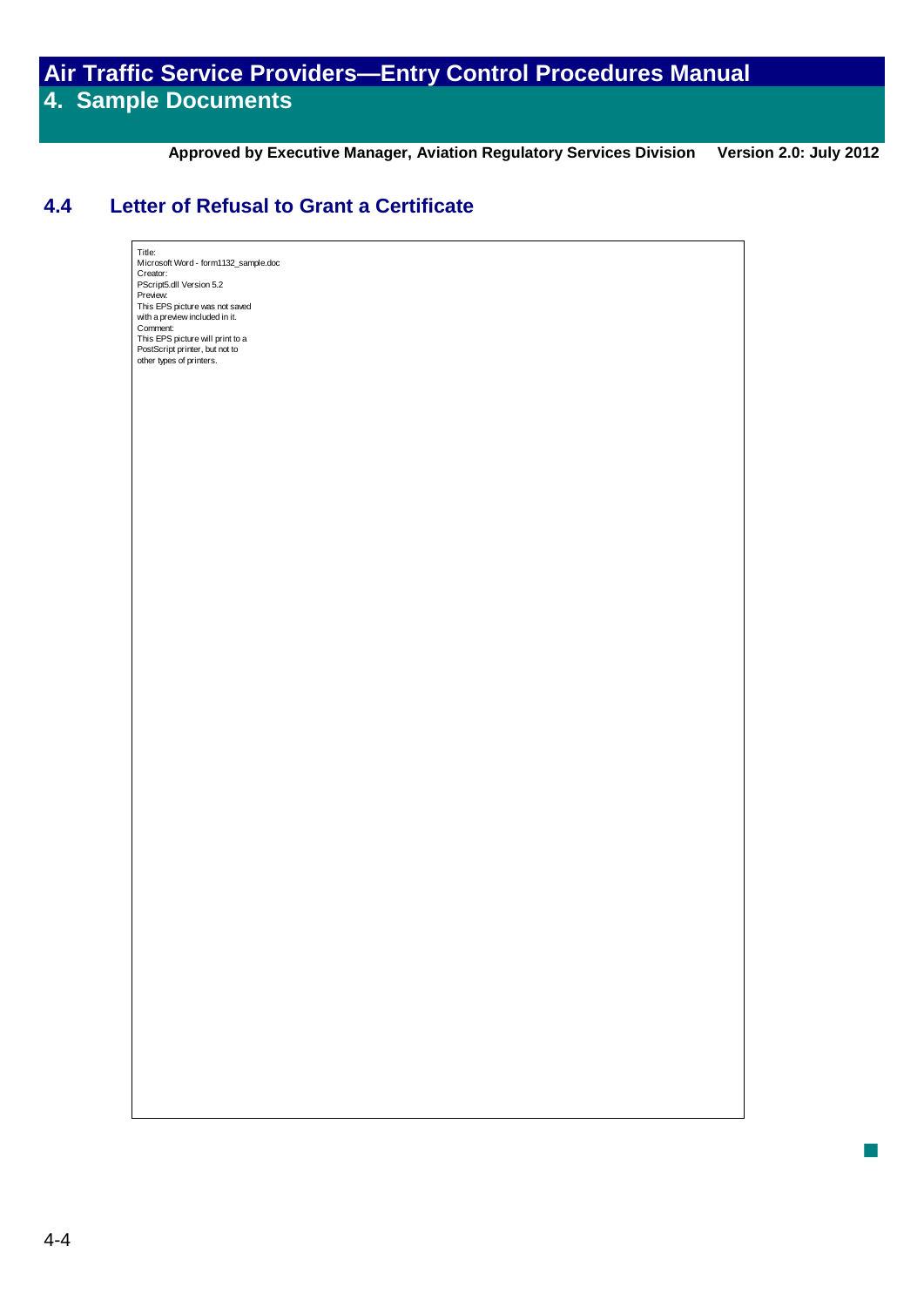**Approved by Executive Manager, Aviation Regulatory Services Division Version 2.0: July 2012**

## **4.5 Air Traffic Service Provider Certificate**

Title: Microsoft Word - form1134\_sample.doc Creator: PScript5.dll Version 5.2 Preview: This EPS picture was not saved with a preview included in it. Comment: This EPS picture will print to a PostScript printer, but not to other types of printers.

 $\mathbb{R}^3$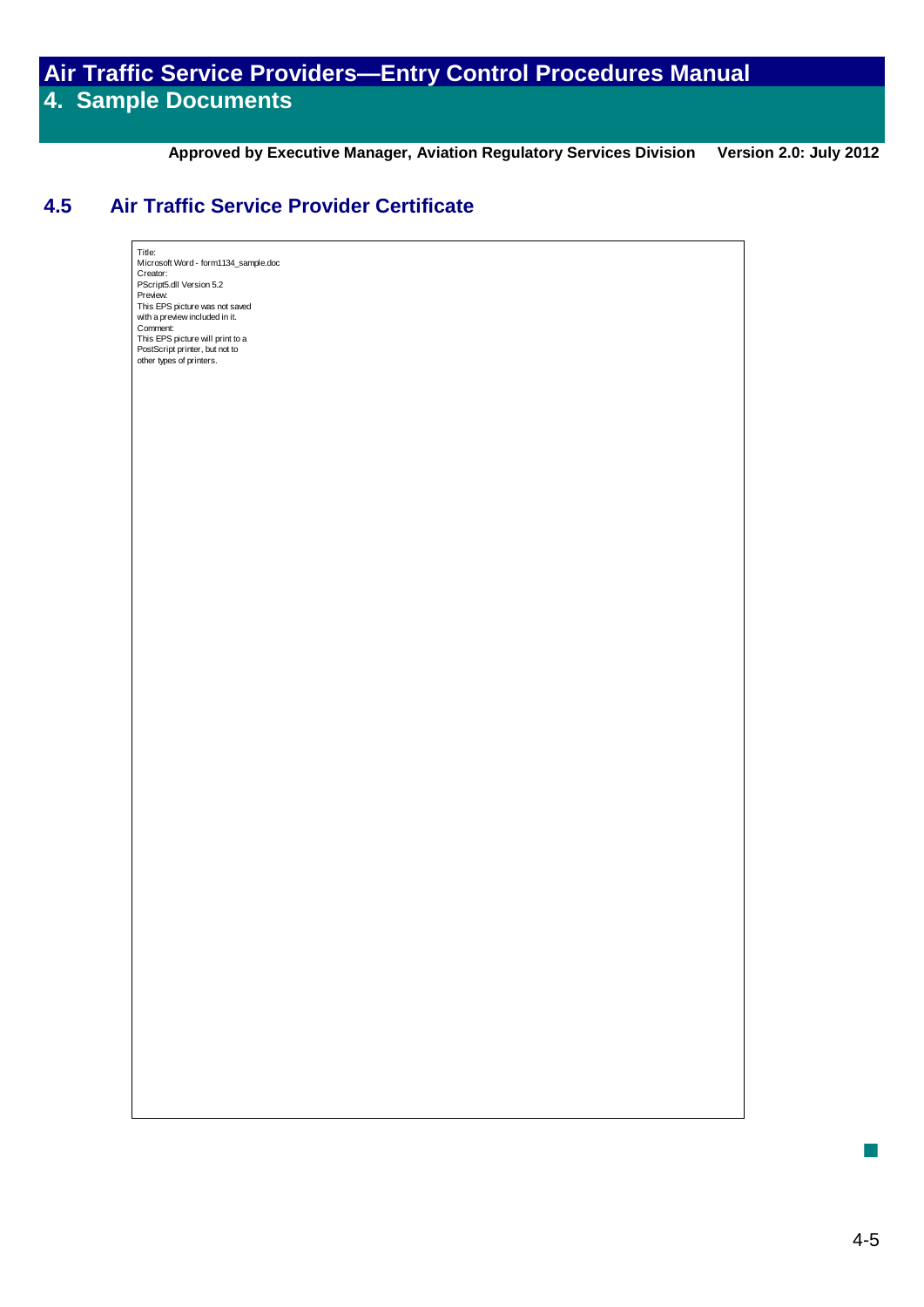**Approved by Executive Manager, Aviation Regulatory Services Division Version 2.0: July 2012**

 $\overline{\phantom{a}}$ 

## **4.6 Conditions of Approval for the Air Traffic Service Provider Certificate**

This EPS picture was not saved with a preview included in it. Comment: This EPS picture will print to a PostScript printer, but not to other types of printers.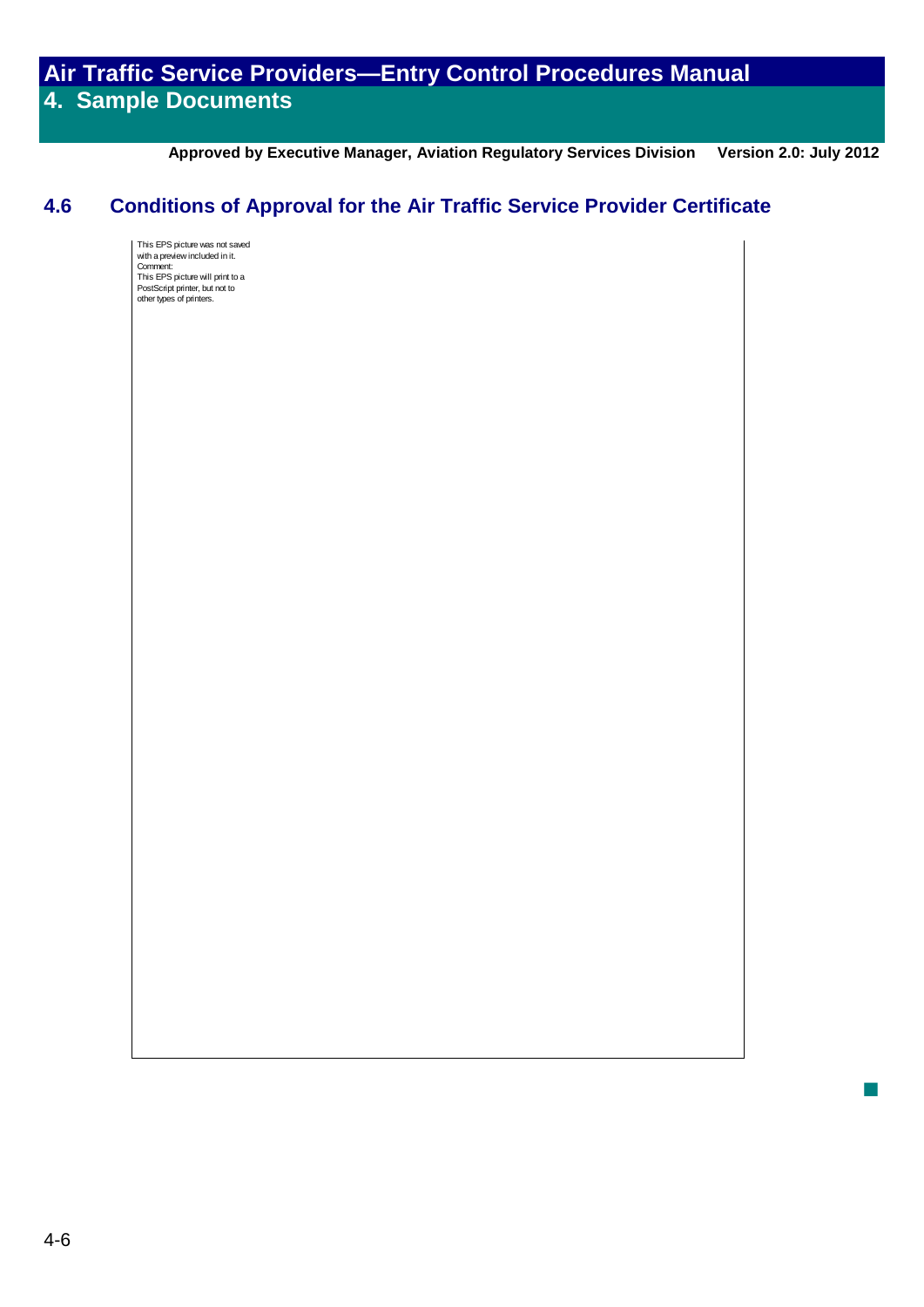**Approved by Executive Manager, Aviation Regulatory Services Division Version 2.0: July 2012**

## **4.7 ATS Provider Certification Checklist**

This application form can be accessed on the CASA Website.

|    | The processing officer(s) must complete this checklist to ensure that each step of the application process is completed<br>prior to the issuing a Certificate to an ATS provider.<br>Tick each box to indicate the satisfactory completion of the assessment task. Also note the date of completion of each |                          |       |                                      |     |   |
|----|-------------------------------------------------------------------------------------------------------------------------------------------------------------------------------------------------------------------------------------------------------------------------------------------------------------|--------------------------|-------|--------------------------------------|-----|---|
|    | task against the box.<br>Sign and date this form and file it on the appropriate file when the process is completed.                                                                                                                                                                                         |                          |       |                                      |     |   |
|    | <b>File Raised</b><br><b>File No. Contract Contract Contract Contract</b>                                                                                                                                                                                                                                   |                          |       | <b>Compliance with MOS Chapters</b>  |     |   |
| 1  | Acknowledgment of applicant's application within 7 days                                                                                                                                                                                                                                                     |                          | 1     |                                      | 2   | П |
| 2. | Face-to-face meeting                                                                                                                                                                                                                                                                                        |                          | 3     | n                                    | 4   | П |
| з  | Operations Manual provided by applicant                                                                                                                                                                                                                                                                     |                          | 5     | n                                    | 6   | п |
| 4  | Application checked for completeness                                                                                                                                                                                                                                                                        |                          | 7     | n                                    | 8   |   |
| 5  | Documentation assessed against CASR Part 172 and MOS 172                                                                                                                                                                                                                                                    | п                        | 9     | П                                    | 10  | П |
| б  | Demonstration of service required/not required, and provided/not<br>provided by applicant                                                                                                                                                                                                                   | □                        | 11    | П                                    | 12. | n |
| 7  | Applicant assessed as being able to provide a service                                                                                                                                                                                                                                                       | $\overline{\phantom{a}}$ | 13    |                                      | 14  | n |
| 8  | Certification granted/declined                                                                                                                                                                                                                                                                              | ┒                        |       | <b>Compliance with CASR Part 172</b> |     |   |
| 9  | Applicant advised of outcome                                                                                                                                                                                                                                                                                |                          | (ref) |                                      |     |   |
| 10 | Certificate issued                                                                                                                                                                                                                                                                                          |                          |       |                                      |     |   |
| 11 | Operations Manual acknowledged and returned                                                                                                                                                                                                                                                                 |                          |       |                                      |     |   |
| 12 | RSD Division notification completed and data entered on ASSP                                                                                                                                                                                                                                                |                          |       |                                      |     |   |
| 13 | Notify Compliance Division of new provider to be included in their<br>audit schedule                                                                                                                                                                                                                        | □                        |       |                                      |     |   |
| 14 | New provider listed on the CASA web page                                                                                                                                                                                                                                                                    | $\overline{\phantom{0}}$ |       |                                      |     |   |
| 15 | Ensure compliance with entry in Air Navigation Documentation-<br>e.g. ERSA/NOTAM                                                                                                                                                                                                                            |                          |       |                                      |     |   |
| 16 |                                                                                                                                                                                                                                                                                                             |                          |       |                                      |     |   |
|    |                                                                                                                                                                                                                                                                                                             |                          |       |                                      |     |   |
|    | Name and Position: Name and Position: Name and Position: Name and Position: Name and Position: Name and Position:                                                                                                                                                                                           |                          |       |                                      |     |   |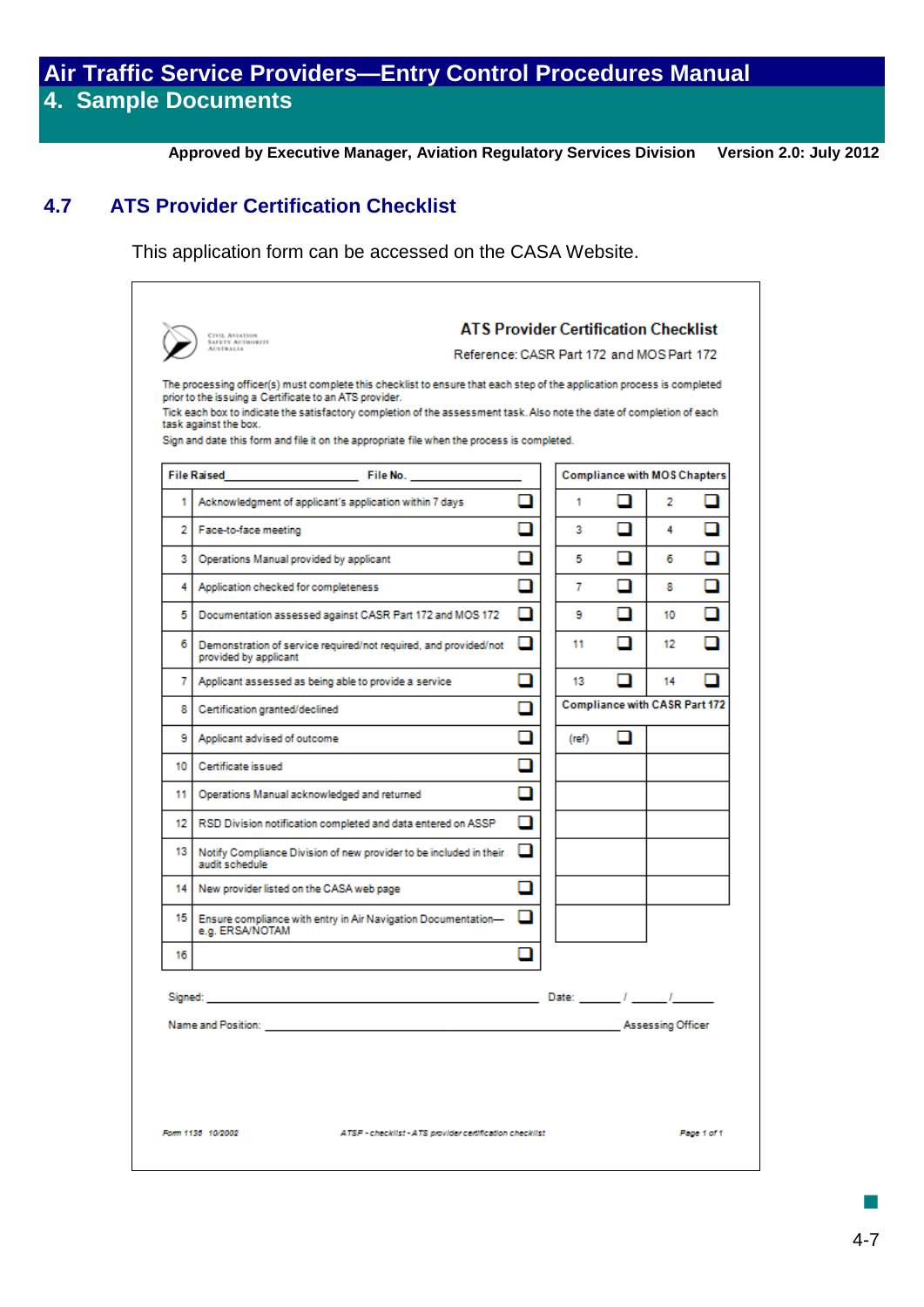## **Air Traffic Service Training Providers—Entry Control Procedures Manual Revision History**

**Approved by Executive Manager, Regulatory Services Division Version 2.0: July 2012**

| <b>Version No.</b> | <b>Date</b>      | <b>Part/Section</b>  | <b>Details</b>                                                                                   |
|--------------------|------------------|----------------------|--------------------------------------------------------------------------------------------------|
| Version 2.0        | July 2012        | <b>Entire Manual</b> | Changes to entire manual. Updated old information                                                |
| Version 1.1        | November<br>2010 | Table of Contents    | New Preface added.                                                                               |
| Version 1.0        | <b>July 2002</b> | <b>Entire Manual</b> | First release of the Air Traffic Service Training Providers-<br>Entry Control Procedures Manual. |